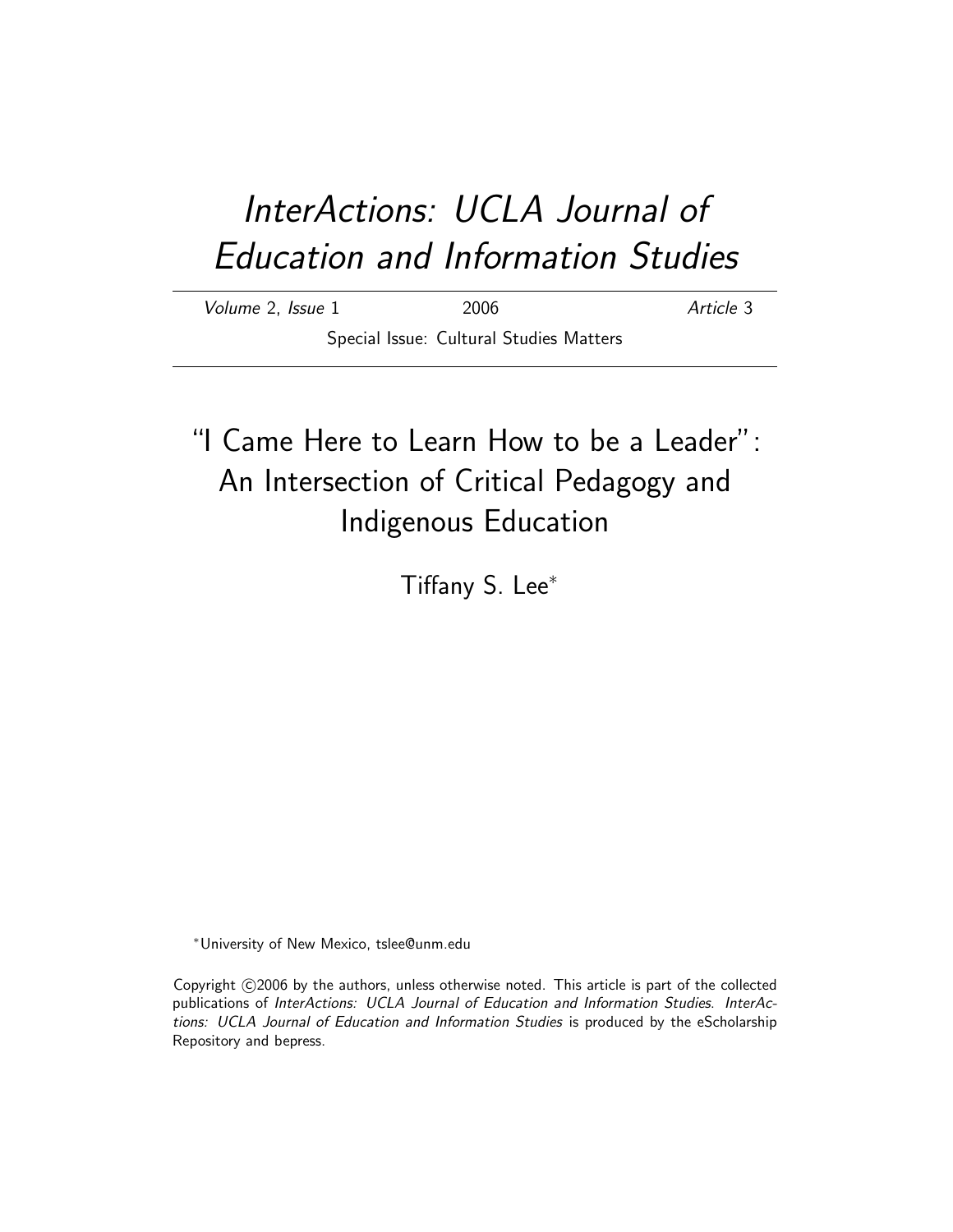#### Abstract

According to Indigenous educational philosophy, in learning how to become a complete human being, an individual has to become aware of their own worth and role in contributing to the well being of their community. This philosophy resonates with critical pedagogy, an educational approach intended to transform the lives of individuals from oppressed populations. Yet it departs from critical pedagogy in its emphasis on service to community, rather than individual liberation. This article demonstrates how the Tribal Resource Institute in Business, Engineering, and Science (TRIBES), a summer program for Native students at the University of New Mexico, intersects with critical pedagogy and Indigenous education to restore Indigenous goals in education by encouraging its students to develop critical Indigenous consciousness and to make a commitment to their communities.

Keywords: Indigenous education, critical pedagogy, community-based research

#### Suggested Citation:

Tiffany S. Lee. (2006). "I Came Here to Learn How to be a Leader": An Intersection of Critical Pedagogy and Indigenous Education. InterActions: UCLA Journal of Education and Information Studies. Vol. 2, Issue 1, Article 3. http://repositories.cdlib.org/gseis/interactions/vol2/iss1/art3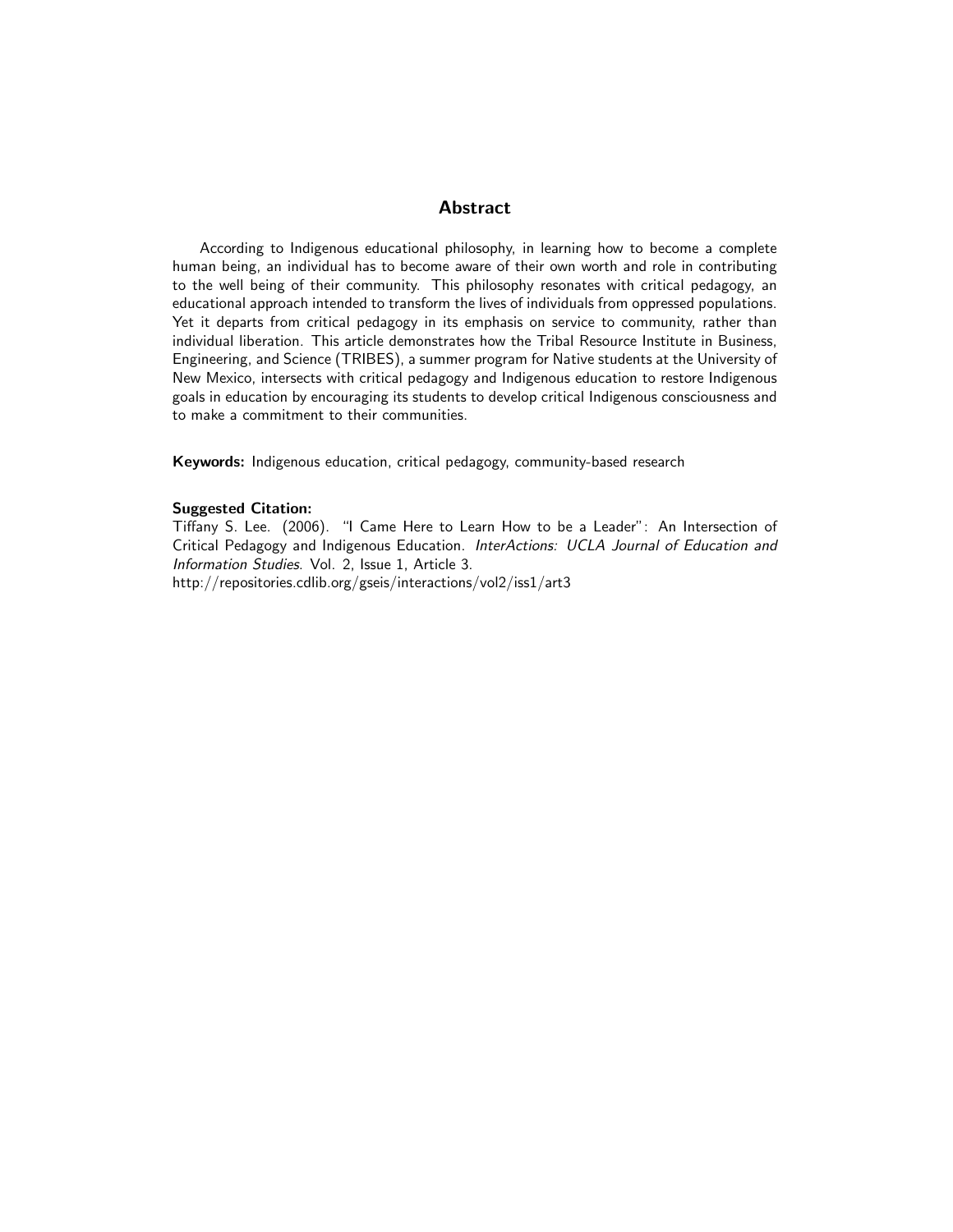The quote in the title of this paper comes from one of the students in the 2002 class of the Tribal Resource Institute in Business Engineering and Science (TRIBES), a summer program for Native pre-college students at the University of New Mexico. Although leadership skills are one of TRIBES' priorities, student participants tend to arrive with embedded leadership qualities, and these qualities are often part of their motivation to attend a program like TRIBES. The student who said "I came here to learn how to be a leader" was already a leader based on his decision to spend his summer before college in an intense academic program. His quote implies foresight that the TRIBES experience would be one where he would learn the skills, values, and knowledge of what it means to be an Indigenous<sup>1</sup> leader.

This paper demonstrates how TRIBES, a 25 year-old program that serves Native American and Native Canadian students, employs Indigenous educational values and methods to assist students in attaining a form of critical consciousness that I call a critical Indigenous consciousness. Students who develop a critical Indigenous consciousness acknowledge, respect, and embrace the role Indigenous leaders play in providing service to their community and people. David Lester is a member of the Creek Nation and the executive director of the Council of Energy Resource Tribes (CERT), the organization that created TRIBES. In 1995 Lester explained the purpose of this program for teaching Indigenous leadership:

The paradox of the CERT Education Program is the realization that as individual Indians, we are of great value and high worth; but we can only realize this great value when we dedicate ourselves to the service and well-being of others by placing what is good for The People ahead of what is good for the person (p. 2).

This statement about the TRIBES' goal to inspire students' commitment to their communities is rooted in Indigenous educational philosophy. Students in TRIBES become more connected to Indigenous values in education and in life. They learn that to have a meaningful life one must act in service to others. This goal resonates with philosophies of critical pedagogy that advance social transformation and social justice, but at the same time, the Indigenous educational philosophy challenges some of the assumptions of critical pedagogy regarding liberation and emancipation. Thus, the TRIBES program is an example of an intersection between critical pedagogy and Indigenous thought.

The purpose of this paper is not to romanticize Indigenous educational practices or philosophy, but instead to demonstrate how TRIBES, through its philosophical educational approach, both engages and confronts critical pedagogy in order to restore Indigenous goals in education. The purpose is also to demonstrate how education can be meaningful and relevant for students who have historically been marginalized, neglected, and abandoned through Western forms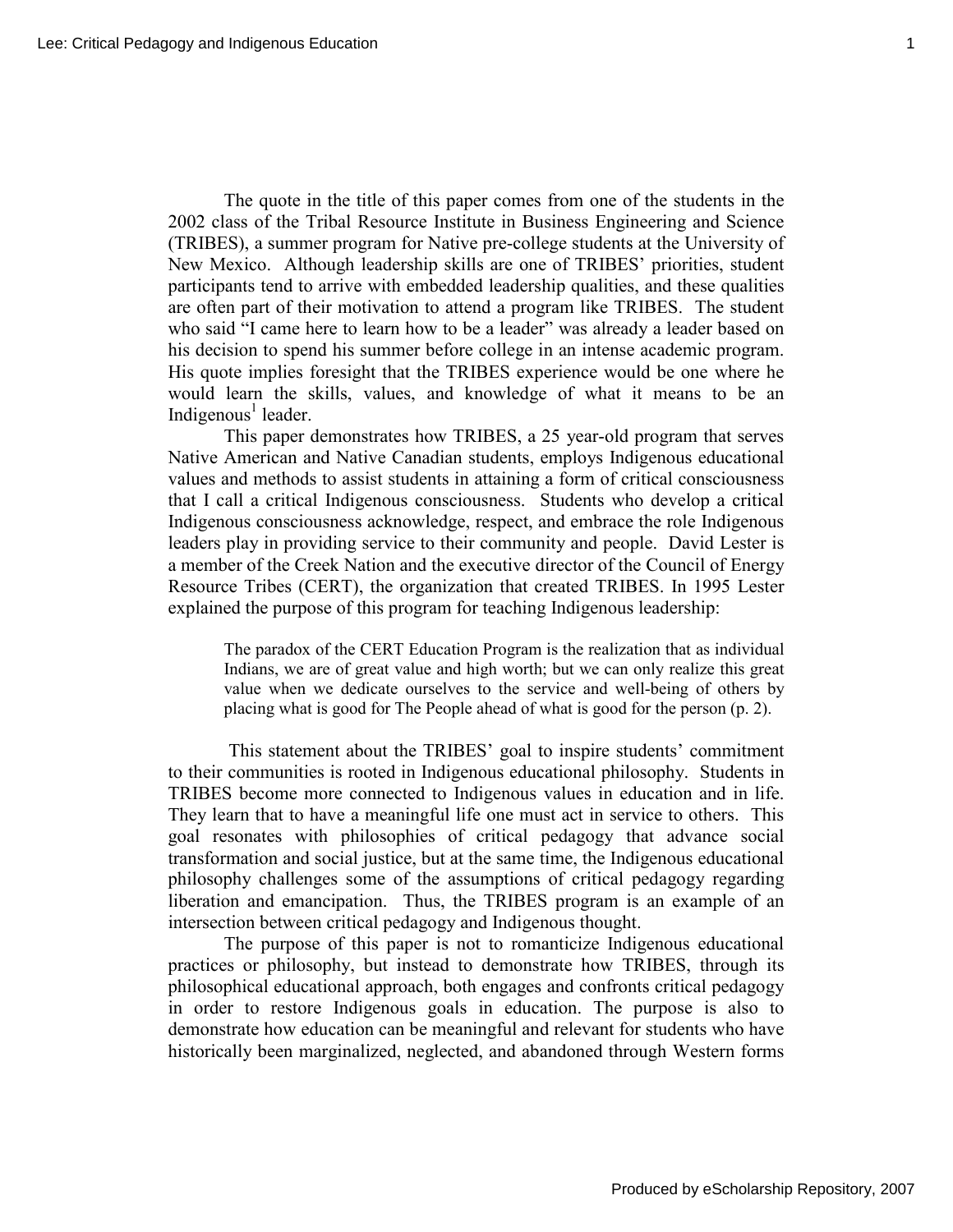of education. The ways in which TRIBES forms a crossroads between critical pedagogy and Indigenous education will be demonstrated based on the author's work in the program as a residential advisor, instructor, and director for over five years, and through students' perspectives of the program's influence on their sense of self and life goals. As this analysis will demonstrate, the result of this intersection between Indigenous values and critical pedagogy is the empowerment and decolonization of the Native student participants. The students become reconnected to their Native heritage and communities in new and provocative ways, and they become motivated to serve their communities.

 In the sections that follow, this paper will offer a conceptualization of Indigenous educational philosophy and the importance for Native youth to return to this philosophical approach. The paper begins by addressing how TRIBES serves as an example of the intersection between critical pedagogy and Indigenous education. I'll follow this discussion by describing both the TRIBES program and the research methodology utilized, and then culminate the discussion with a demonstration, through student narratives, of TRIBES' effect on students' lives.

#### **Indigenous Educational Philosophy**

Learning how to become a complete human being is the essence of Indigenous educational philosophy. It involves finding one's identity and passion rooted in life experiences that are shaped and influenced by one's cultural community and their resulting communal attachment (Cajete, 1994). Indigenous education is also rooted in place, which includes a local environment, people, spirituality, and culture. Place is significant because it is where one learns about their connection to a community through their participation in community life and their relationships with one another (Kawagley & Barnhardt, 1999). For Indigenous peoples, education has traditionally been a way to learn about life in ways that are directly tied to learning experiences involving nature, participant observation, hands-on practices, and storytelling. These educational experiences take place in one's own community for the purpose of cultural transmission. The ultimate goal of Indigenous education is to learn how to become a contributing member of one's community, and this happens by locating students' experiences in their communities (Benham & Cooper, 2000; Cajete, 1994; Johnson, 2000; Kawagley, 1995).

 Greg Cajete (1999), a Native scholar and educator from Santa Clara Pueblo, believes that Indigenous educational philosophy encompasses the development of a child into a complete human being through Indigenous-based practices and knowledge. He states: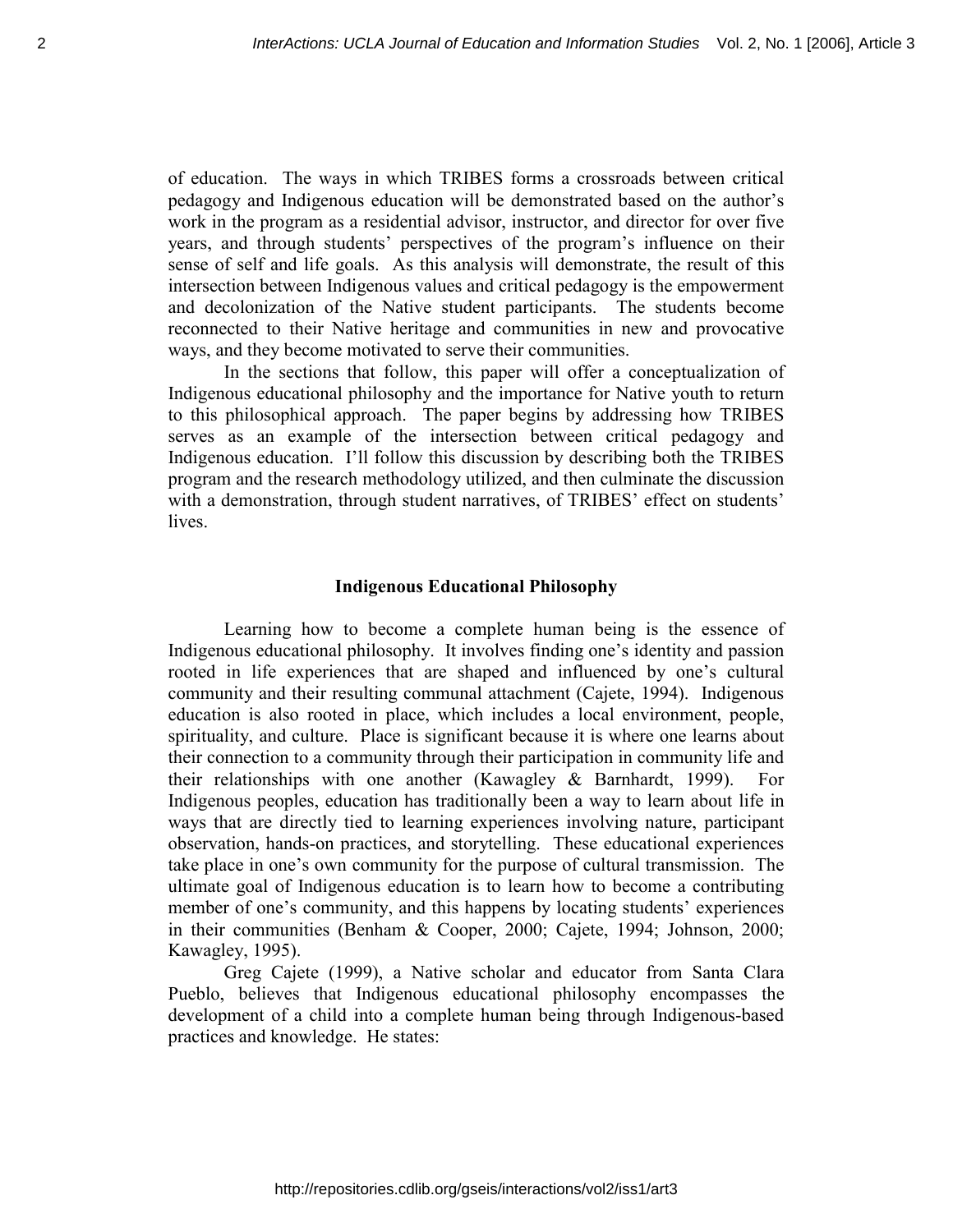Indigenous education is rooted not only in place but also in the development of a whole sense of being human... It is really a concern for children that motivates Indigenous education since the ultimate purpose of education is the transfer of culture and an accompanying worldview to the next generation (pp. 194-195).

TRIBES embodies the philosophy of Indigenous education by creating a curriculum that focuses on student self awareness and identity, and that promotes critical thinking and critical consciousness. Through the TRIBES curriculum, community-based experiences, and personal development activities, students become aware of what it means to become a complete human being. TRIBES creates an Indigenous community where students learn various perspectives of what it means to be Native based on their experiences with each other, the Native people with whom they interact through the program's activities, what they learn about the oppression and resilience of Native nations, and the expressed values and hopes for them to serve Native America. TRIBES helps students learn how to become a complete human being by encouraging students to become committed to their communities and take on leadership roles in providing service to those communities. This goal is politically oriented as it is important to the future of Native nations to have Native youth who are committed to protecting, preserving, and revitalizing their land, language, culture, and people. But the communal goals are also intended to inspire commitment to community and an Indigenous expression of self determination in education. In the TRIBES handout provided to students, Lester (1995) explained the program's purpose in this way:

You have a unique opportunity to experience your Indian identity in new and exciting dimensions. You will learn, as I have, that *becoming* a complete human being is what *being* Indian really means. Our culture guides our personal development toward becoming true human beings (p. 4, emphasis in the original).

The founders of TRIBES hope that in learning to become a complete human being, students will also realize that contribution and service to their Native communities should be important goals in their lives.

At first glance, some may argue that the TRIBES philosophy essentializes Indigenous education. Essentialism is defined as the condition present when categories of race, gender, and other social groupings—in this case American Indian-ness and Indigenous education—are considered homogenous, stable, and unique to a particular group. The extent to which one holds these characteristics is related to the degree of authenticity and authority one holds for representation of their claimed group. The dangers of essentialism with regard to Native American experiences have been thoroughly articulated by many Native scholars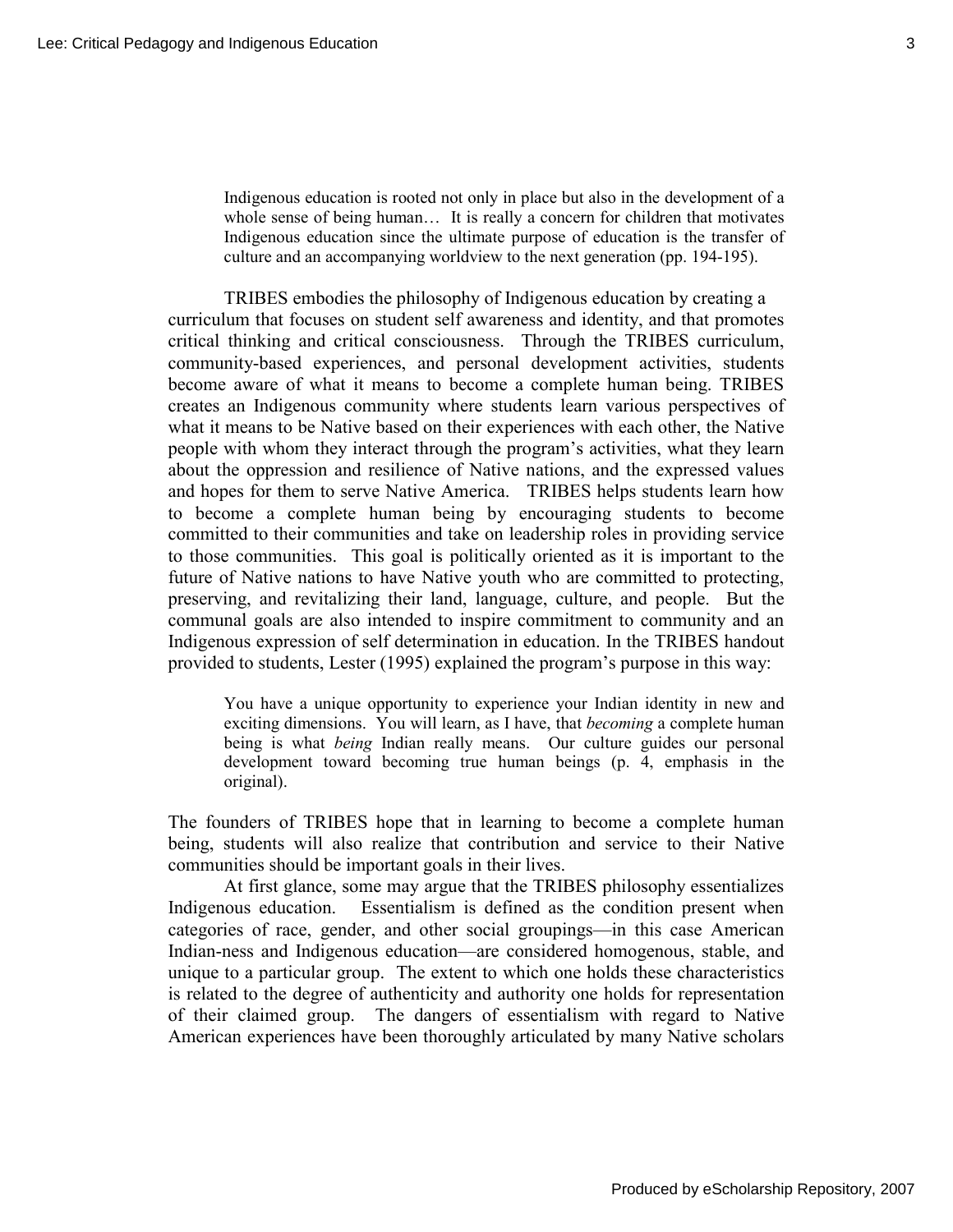(see, for example, Cook-Lynn, 2001; Deloria, 1970; Grande, 2000a; Warrior, 1995), who assert that in the case of Indigenous identity, essentialism perpetuates stereotypes of Native peoples and serves whitestream<sup>2</sup> America's need to dehumanize Native Americans and relegate them to a romanticized image of what Grande (2000b) calls "nature-loving primitives" (p. 348).

However, the TRIBES philosophy does not assert a uniform, structured, or correct way of practicing Indigenous education. Rather, its philosophy acknowledges the diversity of Indigenous cultures and educational approaches by recognizing how they are rooted in and shaped by the cultures of those communities. Learning how to become "a complete human being," as Cajete (1999) and Lester (1995) note, takes place in the context of one's cultural community, worldview, values, beliefs, and practices. The TRIBES philosophy allows for this diversity of learning contexts but situates them within Indigenous communities instead of in public school settings.

 Duane Champagne (1995) made a similar argument in his discussion of an inherent conservative orientation among Native peoples' worldviews, cultural organization, and social and cultural institutions. He argued that Native peoples' central concern is community preservation and cultural survival. However, he stated that "each Indian nation defends a different cultural and institutional order from the others" (p. 18). Like Indigenous educational philosophy, there are commonalities among Native nations' goals for their children, but there is a diversity of cultural characteristics and educational approaches and methods of implementation.

#### **Significance of Returning to Indigenous Educational Approaches**

The importance given to Indigenous educational approaches lies in the need to counter assimilationist forms of education that have permeated Native students' educational experiences within public school settings throughout history up to the present day. The colonization of Native people included the mindset among colonizers in the late 1800s to "kill the Indian and save the man." This mindset was made manifest through the imposition of Western forms of education on Indigenous peoples, first for the purpose of religious conversion, then for the purpose of assimilation to Western American society. Initially, Native people were forced to attend missionary schools, and then boarding schools run by the federal government's Bureau of Indian Affairs (Connell-Szasz, 1977; Holm & Holm, 1995; McCarty & Watahomigie, 1998; Reyhner & Eder, 2004). Western educational approaches implemented through boarding schools, and which continue on today within public schools, directly contrast with Indigenous educational approaches. Western educational approaches emphasize objective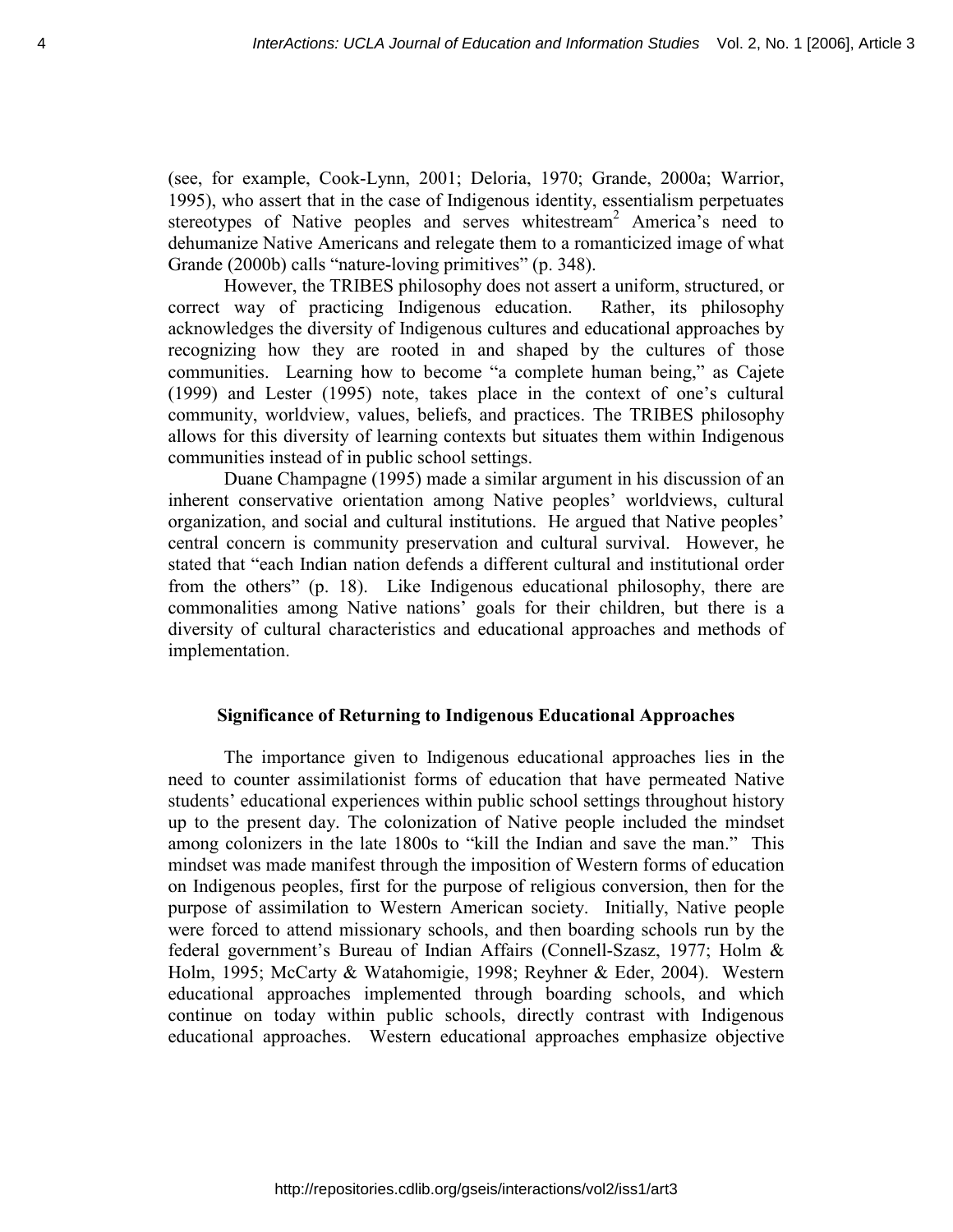content and experiences that are detached from community and people. In these approaches, knowledge is compartmentalized into subject areas and the interconnectedness of those subject areas is lost (Benham & Cooper, 2000; Cajete, 1994,). Consequently, Indigenous worldviews and educational approaches have been jeopardized (Kawagley & Barnhardt, 1999).

 Boarding schools had an especially negative impact on Native children, as the primary purpose of these schools was to teach Native students how to become like white Americans. Native children were told that their culture, language, and identity were worthless. Children faced inadequate food, overcrowded conditions, and forced manual labor. Another purpose of the boarding schools was to exclude and eventually exterminate Native languages. Students were forced to speak in English and were physically punished for using their Native language (Meriam, Brown, Cloud, Dale, Duke, Edwards, McKenzie, Mark, Ryan, & Spillman, 1928). Native students were sent to schools far from their homelands, many were sexually and psychologically abused, and many more perished from illness, loneliness, or from trying to escape these prison schools (Child, 1998). The schools failed at assimilating Native students to American society but succeeded in alienating many from their home communities.

Native students' personal experiences and analyses of these boarding schools have been documented by many scholars (Adams, 1995; Coleman, 1994; Colemant, Schultz, Robbins, Ciali, Dorton, & Rivera-Colemant, 2004; Lomawaima & Tsianina, 1994; McBeth, 1983). These brutal accounts of past experiences can be linked to many Native Americans' present day social and personal problems. In fact, in 2003 several Native Americans who attended these schools filed a class action lawsuit against the federal government for the abuse they suffered while attending government-run boarding schools (Colemant et al, 2004). Since the 1950s and the implementation of the Johnson O'Malley Act, which provided federal funds to state-operated school districts on reservation lands, Native students living on reservations have increasingly attended public schools run by the state (Connell-Szasz, 1977). However, the educational services provided to Native students continue to be inadequate (Cleary & Peacock, 1998; U.S. Department of Education, 1991; U.S. Department of Education and U.S. Department of the Interior, 1992; Willeto, 1999). Cultural ignorance and insensitivity, ineffective curricular strategies, and inadequate funding continue to permeate many of these schools. Likely the largest problem is the lack of Native control and voice in these schools' educational approaches, as they must abide by state-mandated curriculum and licensing restrictions. In response to the poor American educational system for Native students, many educators of Native students are working to reform educational practices and assert more control, provide Native people with a voice in the education of their children, redefine what counts as knowledge in educational systems, and in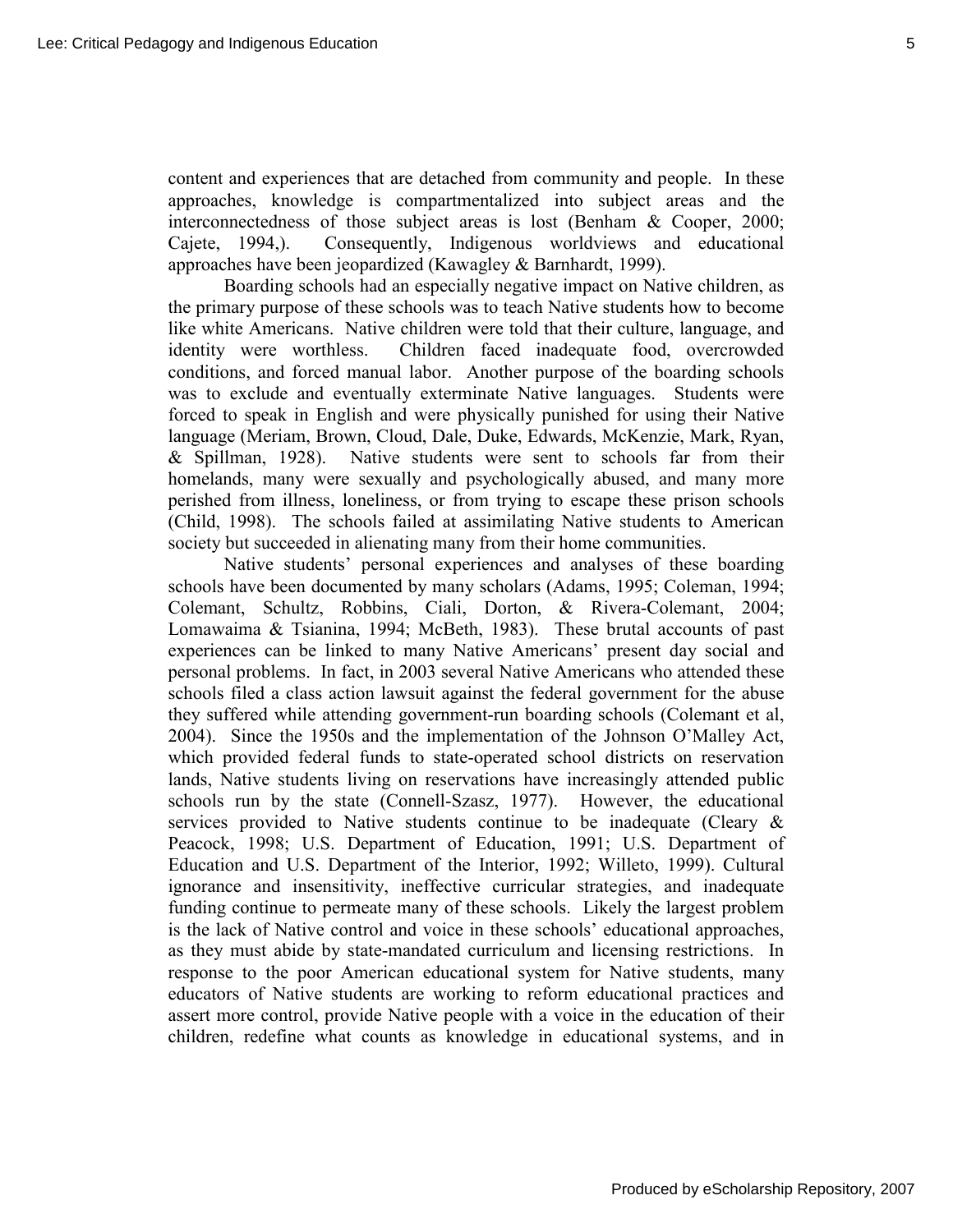essence, indigenize education for Native children (Deloria & Wildcat, 2001).

 The following section discusses critical pedagogy, as it is one educational approach that serves to transform education for purposes of social action, change, and justice. The movement to indigenize education is related to critical pedagogy in that both promote social justice. In particular, TRIBES, one of the programs working to indigenize education, is an example of the intersection between critical pedagogy and Indigenous education. While TRIBES aspires to create social change and eliminate oppressive conditions (the goals of critical pedagogy), it works to accomplish this change by inspiring students to come to know their Native identities through commitment and service to their communities (the tenets of Indigenous educational philosophy). Examining the intersection between critical pedagogy and Indigenous education is important for this analysis because it provides a more comprehensive conceptualization of how TRIBES affects its students and can, perhaps, provide a conceptual lens through which to analyze other Indigenous educational programs.

### **Intersections between Critical Pedagogy and Indigenous Education**

Critical pedagogy evolved from the theories of progressive educators who embodied radical principles, beliefs, and practices for the purpose of analyzing the effect of capitalism and gendered and racialized relations on marginalized and disenfranchised populations. The field of critical pedagogy attempts to link these radical principles, beliefs, and practices to transformative educational systems in order to create social action and social change in the interest of oppressed populations (Darder, Baltodano, & Torres, 2003). There is no single method of critical pedagogy. Rather, it is the heterogeneity of ideas used to express and implement critical pedagogy that constitutes its emancipatory and democratic nature. The desire and possibilities for social change and transformation of the lives of oppressed populations unifies critical pedagogy among the various forms of expressions manifested through educational ideas, methods, and curriculum (Giroux, 2001).

However, critical pedagogy has been critiqued for its democratic goals of emancipation and liberation, which preclude Native American interests and goals to maintain tribal sovereignty and separateness (Grande, 2000a, 2004). Grande (2000a) argues that critical pedagogy has "muted and marginalized the distinctive concerns of American Indian intellectualism and education" (p. 467) because it has ignored Native people's unique experiences and distinct interest to maintain their tribal heritage. She sees a need to reevaluate "dominant views of democracy, and social justice, and of the universal validity of such emancipatory projects" (p. 468). Critical pedagogy's democratic philosophy is at odds with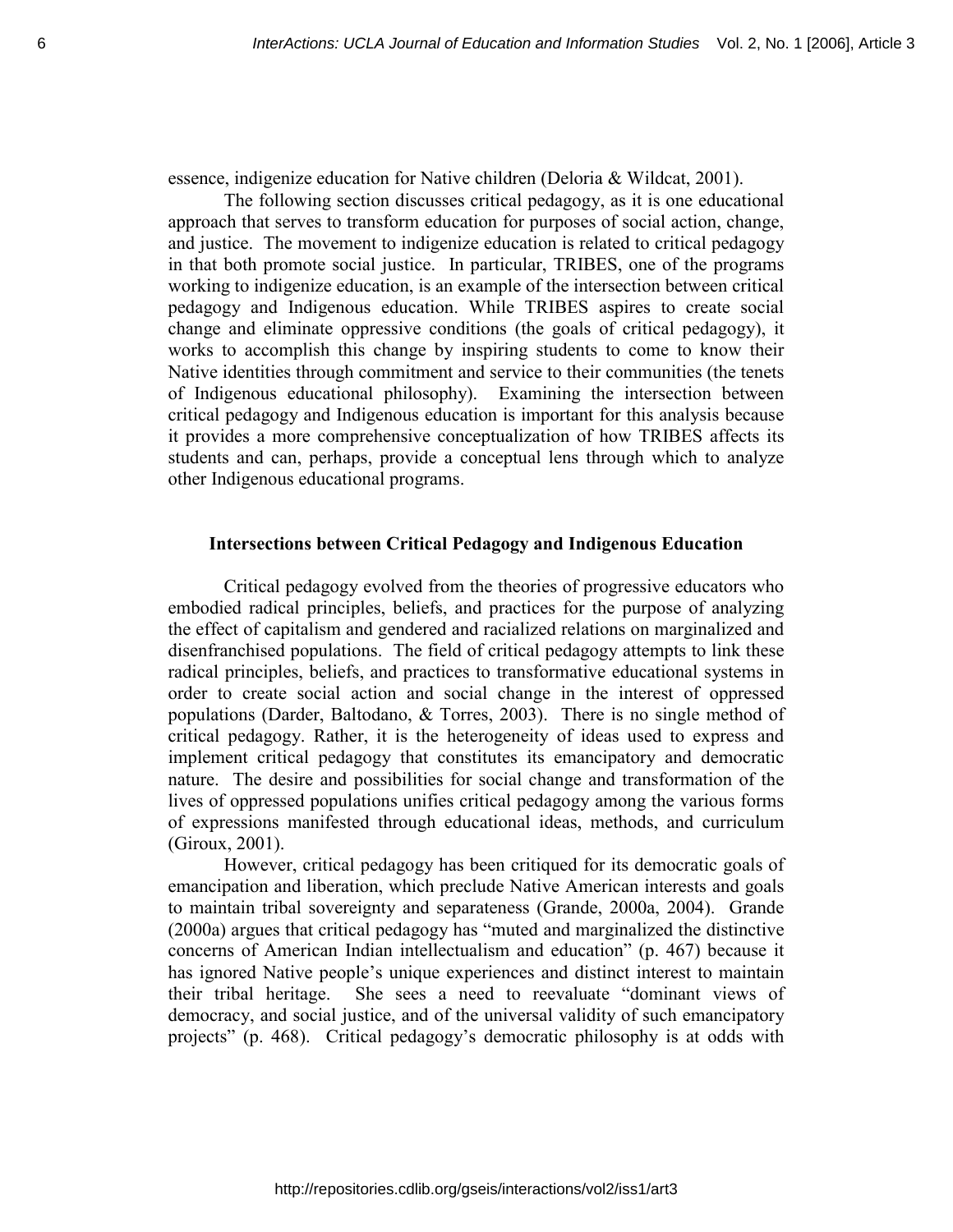tribal sovereignty and the interests of Native peoples to protect and maintain their cultural heritage.

 Understanding the limitations of critical pedagogy as it relates to Native nations, TRIBES is an example of an Indigenous educational program that utilizes many of the ideas and goals of critical pedagogy but redefines the desired outcomes from democratic notions of individual emancipation and liberation to commitment to a community, which fulfills and restores Indigenous educational goals and produces the equally desired outcome of social justice and transformation in Indigenous communities.

 A second intersection between critical pedagogy and Indigenous education is evident in the way that TRIBES aims to develop students' sense of self. Critical theory and pedagogy include notions of what Giroux (2001) calls the "self-conscious critique" (p. 8), or critical consciousness, which can be defined as a critical awareness and knowledge of one's self and the nature and causes of one's social and political conditions. Freire (1993) clarifies critical consciousness as essential factor in gaining self-control and direction in one's education and as a means to empower and activate an individual's sense of learning. These ideas of critical pedagogy are significant for Indigenous people and Indigenous education because social change, action, and justice can be equated with a restoration of Indigenous values, knowledge, and ways of life. However, critical consciousness for Indigenous people includes the goal of serving one's community. Indigenous educational philosophy espouses the transfer of culture by teaching values, knowledge, and ways of life—in effect, ways to become a complete human being through contribution to one's community. Critical pedagogy provides the means to restore this Indigenous educational philosophy by calling attention to the effects of colonization and by empowering students to become critically conscious and aware of their own worth. However, a critical Indigenous consciousness emphasizes the notion that one's own worth is tied to their connection and service to their community.

Critical Indigenous consciousness is thus tied to communal and Indigenous educational goals of commitment to community because of the need to protect tribal sovereignty and self-determination. I equate critical Indigenous consciousness with what Graham Smith (2003) calls "consciencization." Consciencization is "the freeing up of the Indigenous mind from the grip of dominant hegemony" (p. 2) in order to achieve transformation in Native communities. He asserts that consciencization is important, as it allows Native people to understand and imagine their needs and goals from an Indigenous perspective that is not tainted by views of the oppressor. Consciencization involves acknowledging how colonization has affected an individual on a personal level. Moreover, consciencization, or a critical Indigenous consciousness, is vital for the protection and preservation of Native land,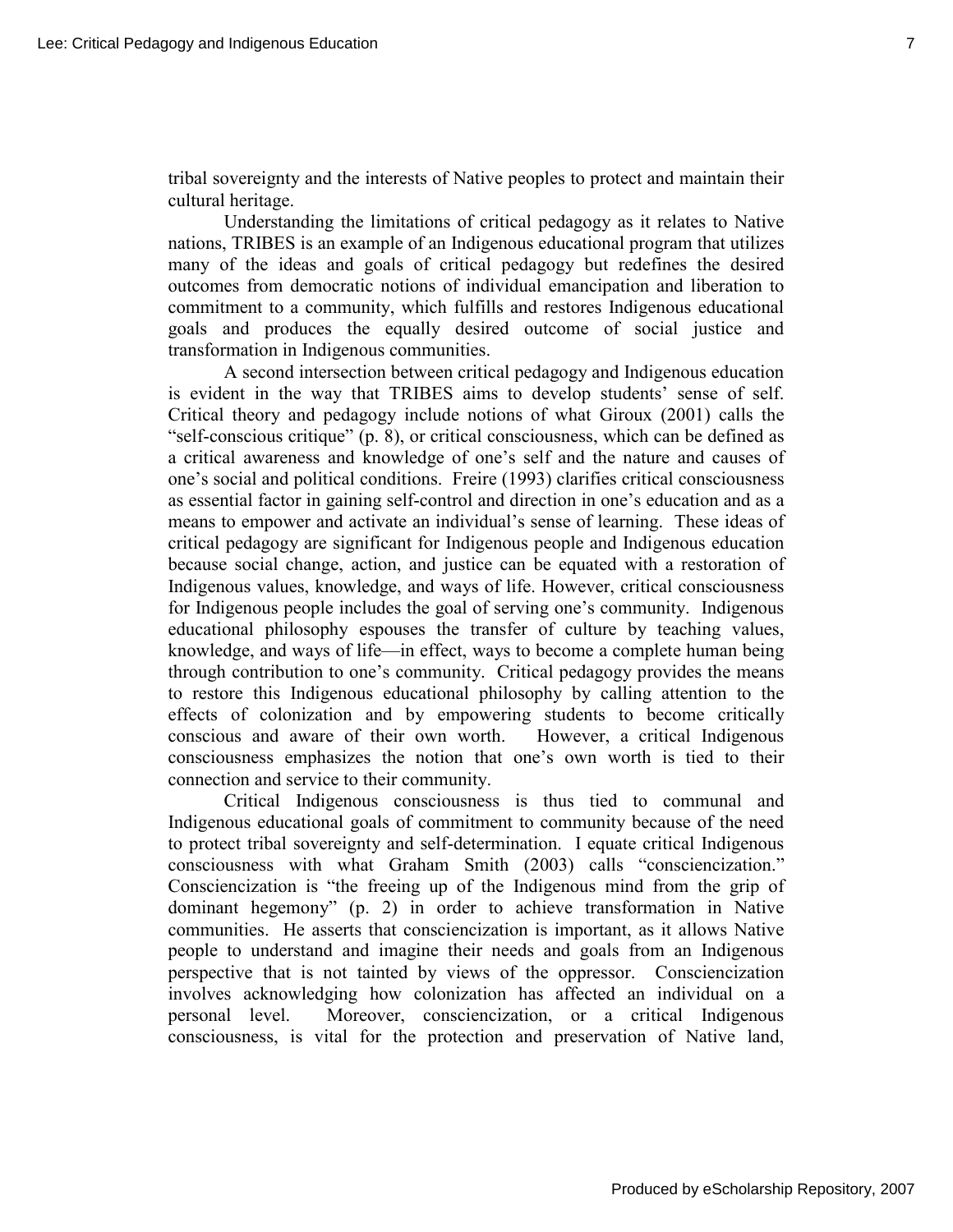language, culture, and people (Alfred, 1999; Cook-Lynn, 2001; Wilson, 2004). Indigenous land, language, culture, and people continue to be colonized and struggle to survive in a dominant, penetrating society. Dominant societal influences (for example, English language, American schools, American popular culture…) continue to penetrate Native communities and ways of life. Finding ways to experience Indigenous land, language, culture, and people outside of the influences of the dominant society must occur on Native people's own terms, and would constitute an experience of consciencization for Native people. TRIBES helps students develop a critical Indigenous consciousness by asking them to engage in activities where they come to know themselves and their communities on their own terms and from their own perspectives. These Indigenous perspectives offer students the meanings and values of life that are essential to becoming complete human beings. Essentially, TRIBES demonstrates an intersection between critical pedagogy and Indigenous educational philosophy by using critical pedagogy to inspire a critical Indigenous consciousness related to goals of social justice for Indigenous people, but it departs from critical pedagogy by inspiring students to commit to their communities, rather than promote the democratic goals of individual freedom and liberation. TRIBES students gain freedom and liberation by learning how to become complete human beings through service to their people.

# **What is TRIBES? Who are TRIBES Students?**

TRIBES is a seven-week program held at the University of New Mexico during the summer months. Thirty Native American students from across the country and Canada are selected to participate based on personal essays and recommendations from teachers, counselors, and community members. The program does not require a specific grade point average or even an official acceptance to a college or university. Rather, students must demonstrate in their essays motivation for attending an institution of higher education and an interest in learning about and contributing to the welfare of Native American people. As a result, TRIBES attracts students with varying levels of academic achievement and with diverse life experiences. The intention here is not to simply attract and qualify for admittance those students who have excelled in school and who may have had more opportunities for educational advancement. Instead, TRIBES recruits students from all walks of life, particularly those who may not have had the benefit of college preparatory courses or other educational opportunities available in more resourceful school districts. Despite students' diversity, they hold their Native heritage in common and come together for a summer to create a community with shared experiences.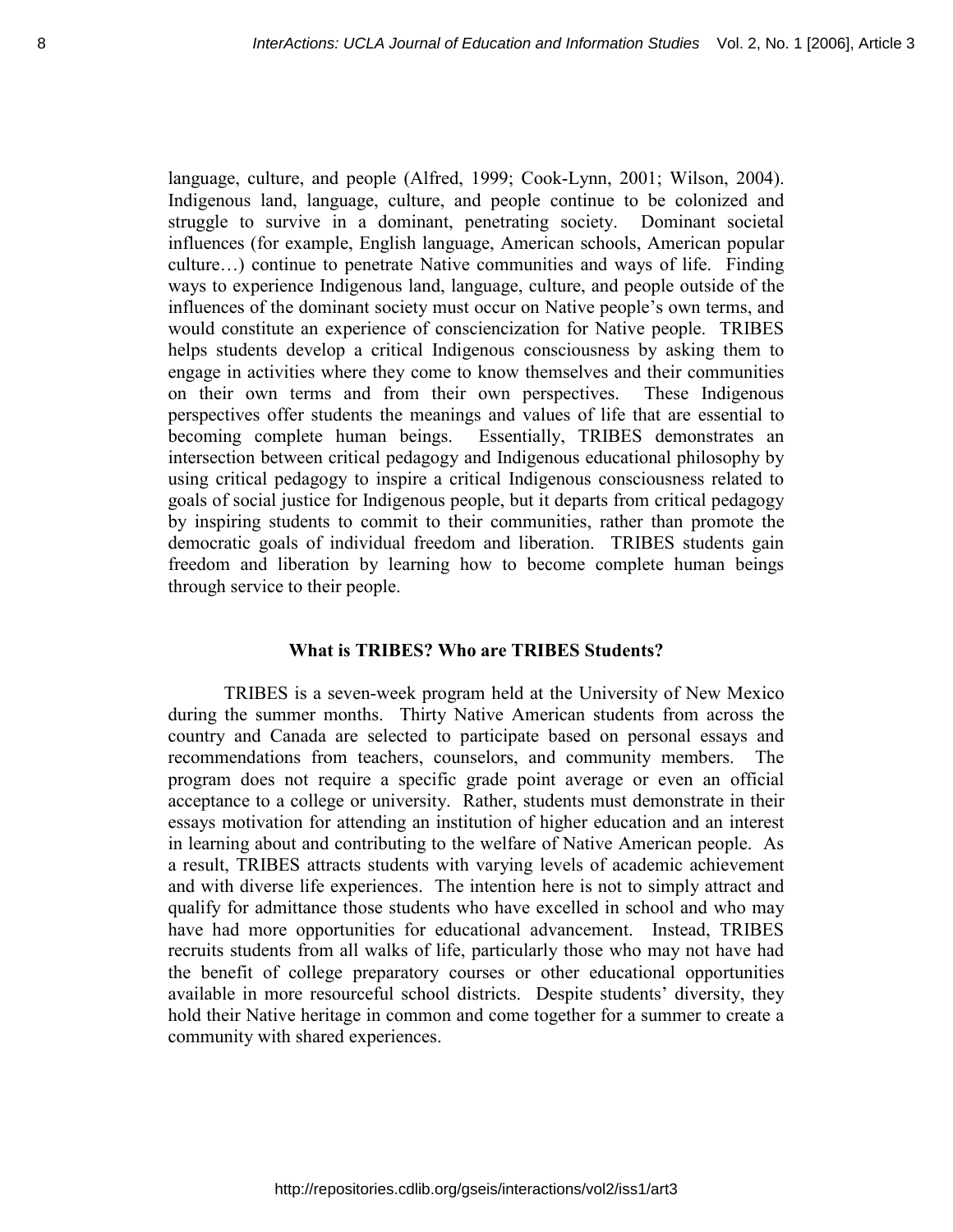TRIBES was created by the Council of Energy Resource Tribes (CERT), an organization made up of fifty Native American Nations. CERT was created in the 1980s in order to create an organized partnership of tribes with energy resources that can advocate on behalf of the tribes to reclaim authority over their natural resources and energy development plans. CERT became controversial (Fixico, 1998) because its decisions to protect or develop the tribes' energy resources did not always fall in line with governmental, corporate, or individual interests. However, its mission is to control the tribes' resources on their own terms. Although CERT may be considered a controversial organization, its educational program has been widely supported, and TRIBES is well known and respected among Native educational entities.

 CERT's mission to make decisions that affect the future of its tribes was also a goal in creating TRIBES. In 1980 CERT tribal leaders met to discuss the crisis of Native education in America and to decide how to provide a more meaningful education for their children (Council of Energy Resource Tribes, 1995). They discussed what they wanted their children to learn and know in order to become contributing members of their communities. In designing the goals of the TRIBES program, these leaders drew from the values and experiences of their own communities, and thus laid the foundation for TRIBES' Indigenous educational approach. Similar to the tenets of both Indigenous educational philosophy and critical consciousness, CERT leaders believed that their children needed to experience and become aware of their own worth, potential, and values as Native people. The tribal leaders identified twelve values they felt were most important for students to learn and embrace, including respect, trust, honor, love, community, role modeling, commitment, participation, team work, sharing, and risk taking (Council of Energy Resource Tribes, 1995). Lester (1995), CERT's executive director, explained the importance of these values in helping students become complete human beings and in rejecting materialistic goals in education. He asserted that CERT tribal leaders have learned to put these values first in guiding personal development toward becoming true human beings. The tribal leaders wanted TRIBES students to use these values to shape what they do with their education and with their life. Their philosophical statement states: "The goal to assist TRIBES students in becoming academically competent is in some ways secondary to facilitating students' awareness of these fundamental understandings about life and about themselves" (Council of Energy Resource Tribes, 1995, p. 3). They went on to articulate the need for this goal:

Our tribes can't afford to wait for this generation of young people to turn fortysomething when they may or may not experience an epiphany about the level of personal commitment life calls for from them. Young Indian people need to start thinking about what is truly important NOW and use that information as the basis for making other pivotal life decisions (p. 4).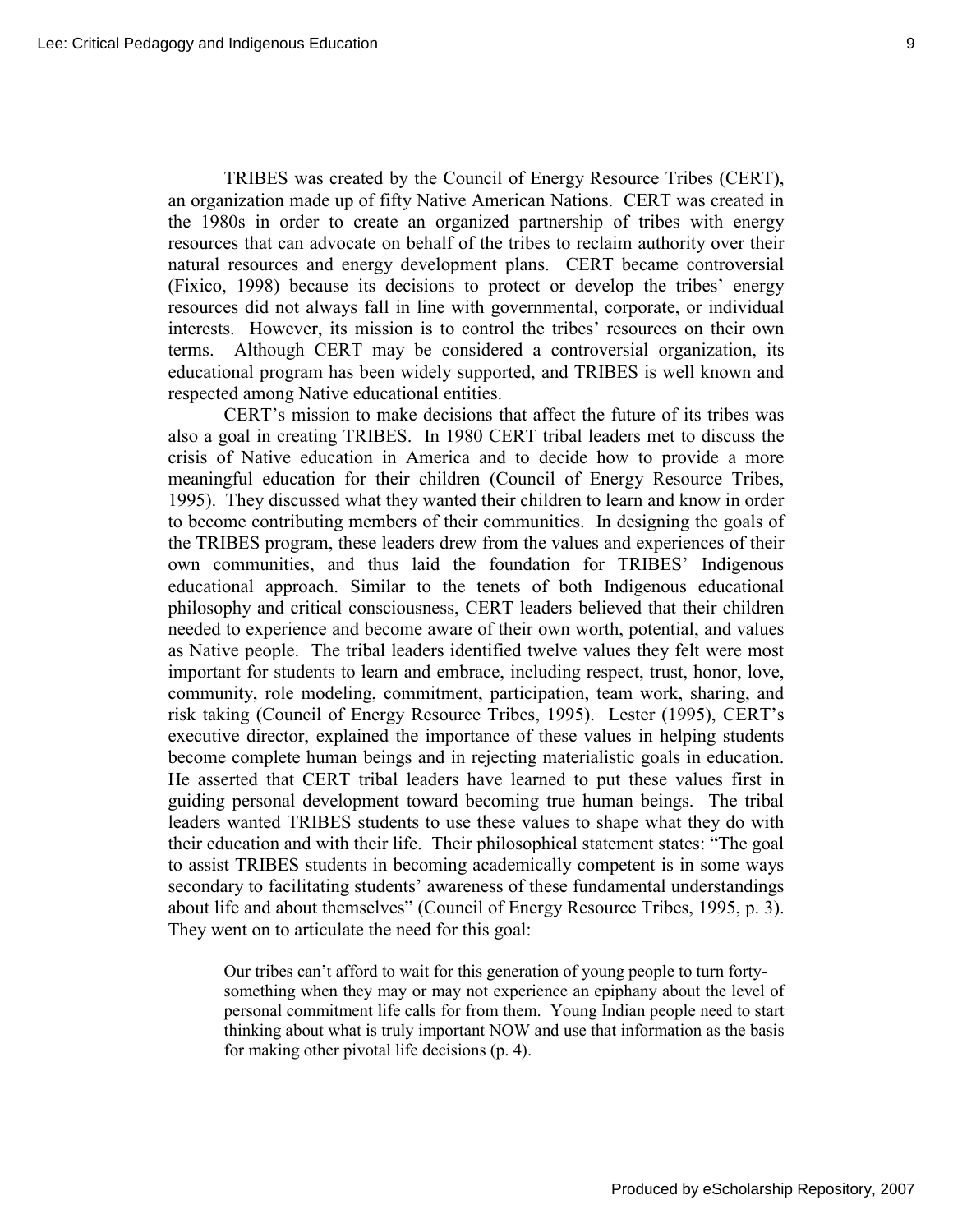The need for TRIBES students to embrace CERT's twelve guiding values, to understand life and themselves as Native people, and to think about what is truly important for Native peoples are extremely important given the "identity paradox" that permeates tribal communities. Grande (2004) defined this paradox as the competing pressures and changing conditions of Native identity that dominant identity theories fail to address. She writes, "at the same time American Indian communities face internal pressures (racism, sexism, homophobia, detribalization, urbanization) to mediate more fluid constructions of Indian-ness, they are also compelled by external threats (encroachment, ethnic fraud, corporate commodification, and culture loss) to maintain more restrictive definitions of Indian-ness" (p. 7). Indigenous criteria for membership and theories of identity prior to colonization among Native nations were excluded in the racialized, sociopolitical enrollment criteria that was imposed upon Native people and that is now maintained by tribal governments (Forbes, 2000; Garoutte, 2003; Sturm, 2002). TRIBES students arrive for the summer with these complex notions of their identity, but their identity is further complicated and layered with racialized notions of membership and authority. This identity paradox complicates students' connections to their communities as well as their understandings of themselves. TRIBES' goal is to strengthen students' sense of self as it relates to the goals of Native communities. Cecilia Fire Thunder, president of the Oglala Lakota Nation, articulated this need and goal well in a 2005 speech to Native educators. She said, "Before you can commit to your people, you have to love your people. But before you love your people, you have to love yourself." TRIBES attempts to stimulate this love for self and people through its focus on the strengths and resilience of Native nations, but also by demonstrating its love and affection for Native nations and peoples.

## **Research Methodology**

I have been involved with TRIBES for over five years at a number of different levels within the organization. I started working for TRIBES as a teaching and residential assistant in 1994 and then became an instructor of TRIBES' Native American Studies course in 1995. In 2001, I became Director of the TRIBES program and continued in this role through 2003. I have since left, but continue to teach the Native American Studies course, facilitate the Lobo Nation project (discussed later in this paper), and assist with overall TRIBES programming.

 The research questions guiding this study are: 1) How does TRIBES enrich a Native sense of self for the students? 2) How does TRIBES influence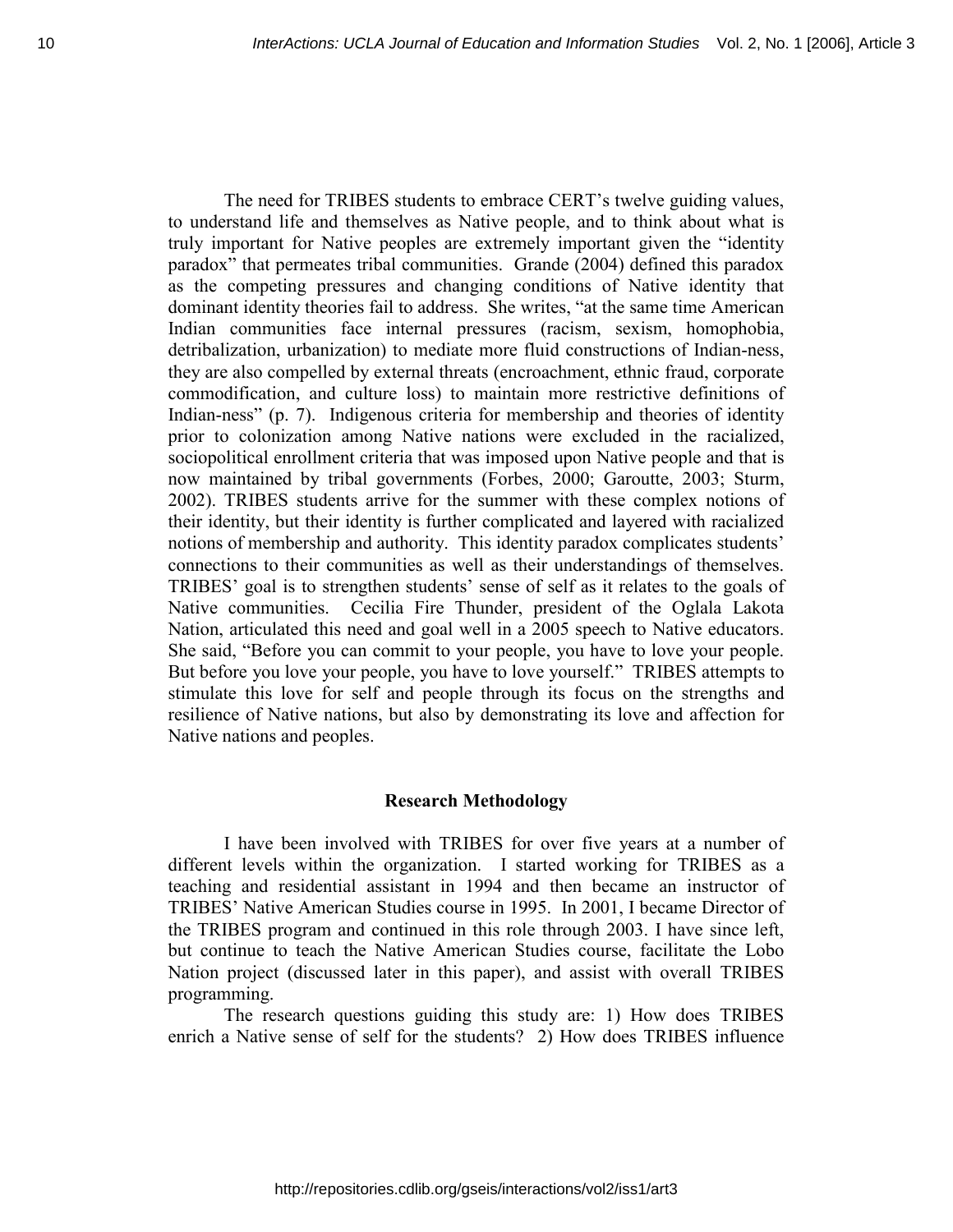students' sense of purpose and life goals related to Native communities? 3) How does TRIBES influence its students to commit to their communities? constructed these research questions to provide a deeper understanding of the effects of TRIBES on students and to gain a richer understanding of the TRIBES pedagogy.

For the last three years, I collected data on former students' perceptions of TRIBES through informal and formal interviews, students' personal reflection essays, participant observations recorded in a personal journal, and a review of CERT's published literature and related documents. Approximately 90 students attended TRIBES during the years in which data was collected. The personal reflection essays were first introduced in the 2002 TRIBES program and were expanded upon in 2005 when I asked students to write candidly about their experiences and opinions of TRIBES at both the halfway and end of the program. In addition, for the past three years in which the program was offered (2002-2005) students have been asked to write a reflection essay on their experiences during the cultural campout, an event that will be explained later in this paper. The instructions for writing the essays were left very open-ended in order to promote students' candid and thoughtful remarks. Students were simply asked to first summarize some of the significant moments or events they experienced, then to address why they were significant and then to reflect on what they learned.

 The student narratives come from students' reflection papers. I selected these narratives to demonstrate the impact of TRIBES on students, including the development of students' critical Indigenous consciousness and their commitment to community. The specific quotes I selected best highlight and articulate the perspectives of the students in terms of the impact of TRIBES on their identity and goals. I selected quotes from a pool of 55 reflection essays about students' experiences with the cultural campouts in 2002, 2004, and 2005. I also drew from a pool of 30 mid-point and final reflection essays from the 2005 TRIBES program.

My research with TRIBES can most aptly be described as communitybased action research, defined as a collaborative process of inquiry, assessment, and reflection for creating positive change and improved outcomes (Stringer, 2004). Action research may involve both qualitative and quantitative methodologies, and my research utilized both. In action research, the results of the study can be simultaneously or immediately applied to the community of study. Therefore, I have communicated student experiences with TRIBES to CERT in order to reflect and improve upon the program. My research and past evaluations of TRIBES have informed planning for TRIBES each year.

 My intention for engaging in this research process was to use decolonized research methodologies. Historically, Indigenous populations have had negative experiences with research and researchers (Mihesuah, 1998; Smith, 1999). Many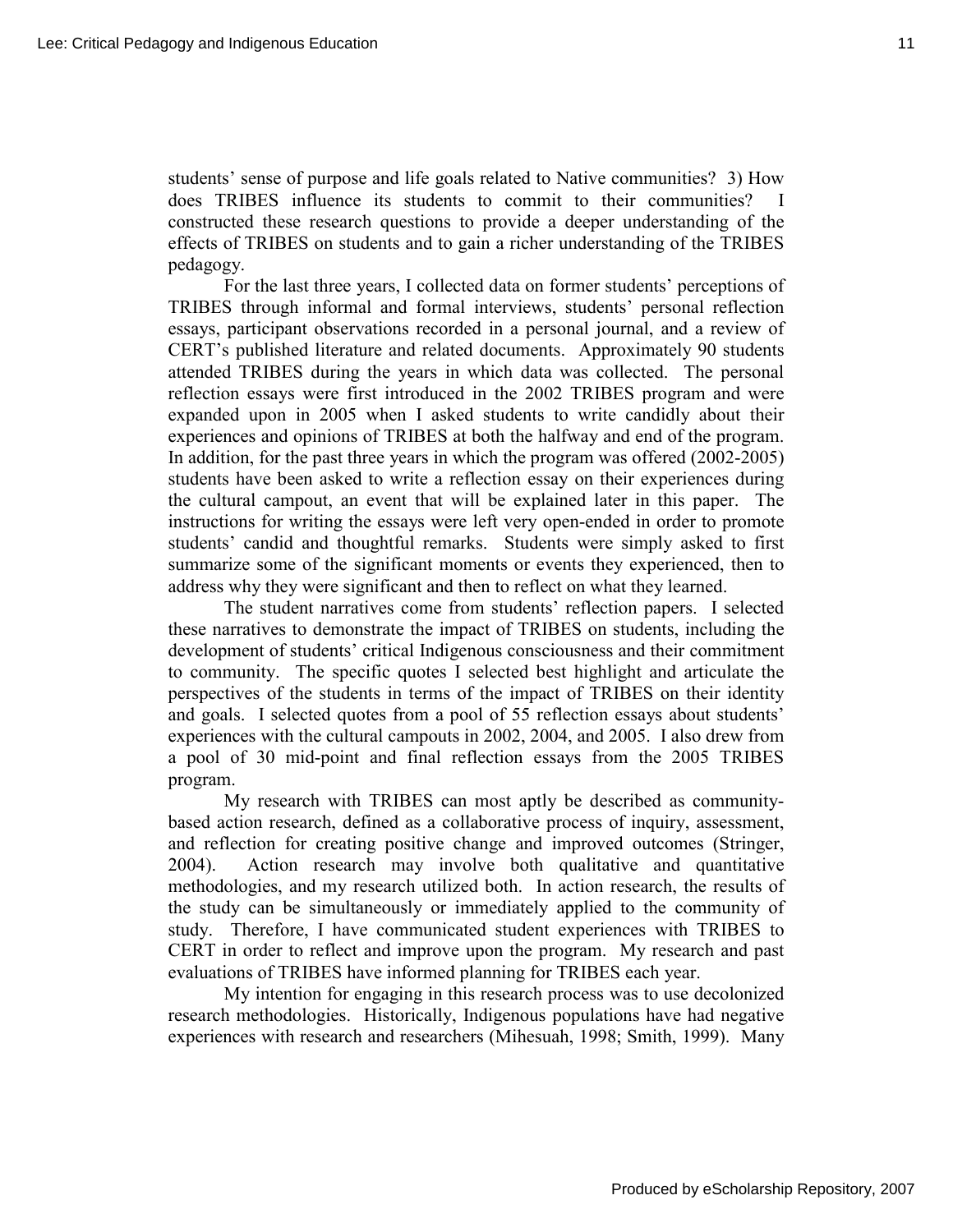researchers have engaged in practices that were disrespectful to Native communities, and have imposed themselves upon Native people and misinterpreted and misrepresented Native ways by judging them according to Western worldviews. In many instances the research did not benefit Native communities and was used only to further the researchers' careers (Deloria, 1997).

 My research was intended to benefit the TRIBES community, and I believe my experience with the program and my perspective as a Native woman have shaped and enhanced the ways in which TRIBES is described in this paper. My position as someone who has close ties to the program, who has personally grown from the program, and who shares experiences and a common heritage with the participants and staff of the program strengthened the research process by allowing me to engage in the research as an insider. Insider perspectives are important in research involving Indigenous peoples because they offer unique insight and ensure more accuracy in the portrayal of the community of study (Smith, 1999). Because of my insider status as a member of the community of study by heritage, and by nature of my professional involvement in TRIBES, my research was truly community-based.

# **The Impact of TRIBES**

According to students' statements about their life goals in their reflection essays, as well as in their open conversations and class discussions, I concluded that the TRIBES was successful in its attempts to instill a critical Indigenous consciousness and a commitment to community within students. One indication of this came from students' testimonies during a final presentation event in 2002 attended by parents, CERT representatives, tribal leaders, and community members. After the presentations concluded, students initiated a spontaneous discussion with the audience. During this discussion, the students publicly shared their personal revelations and transformations they experienced while participants in TRIBES. Several of the students indicated that they had experienced pivotal life changes in terms of their educational and career goals as well as their sense of commitment to their communities. This testimony was a sincere expression of their gratitude to TRIBES, their families, and the tribal leaders for helping them to understand their roles and worth as Native people and for motivating them to do something worthwhile and purposeful with their education. How TRIBES came to have such overwhelming impact on many of these students can best be understood by categorizing their perspectives into two outcomes. Students expressed that TRIBES enhanced their critical Indigenous consciousness as well as their commitment to community. Data supporting these categories were drawn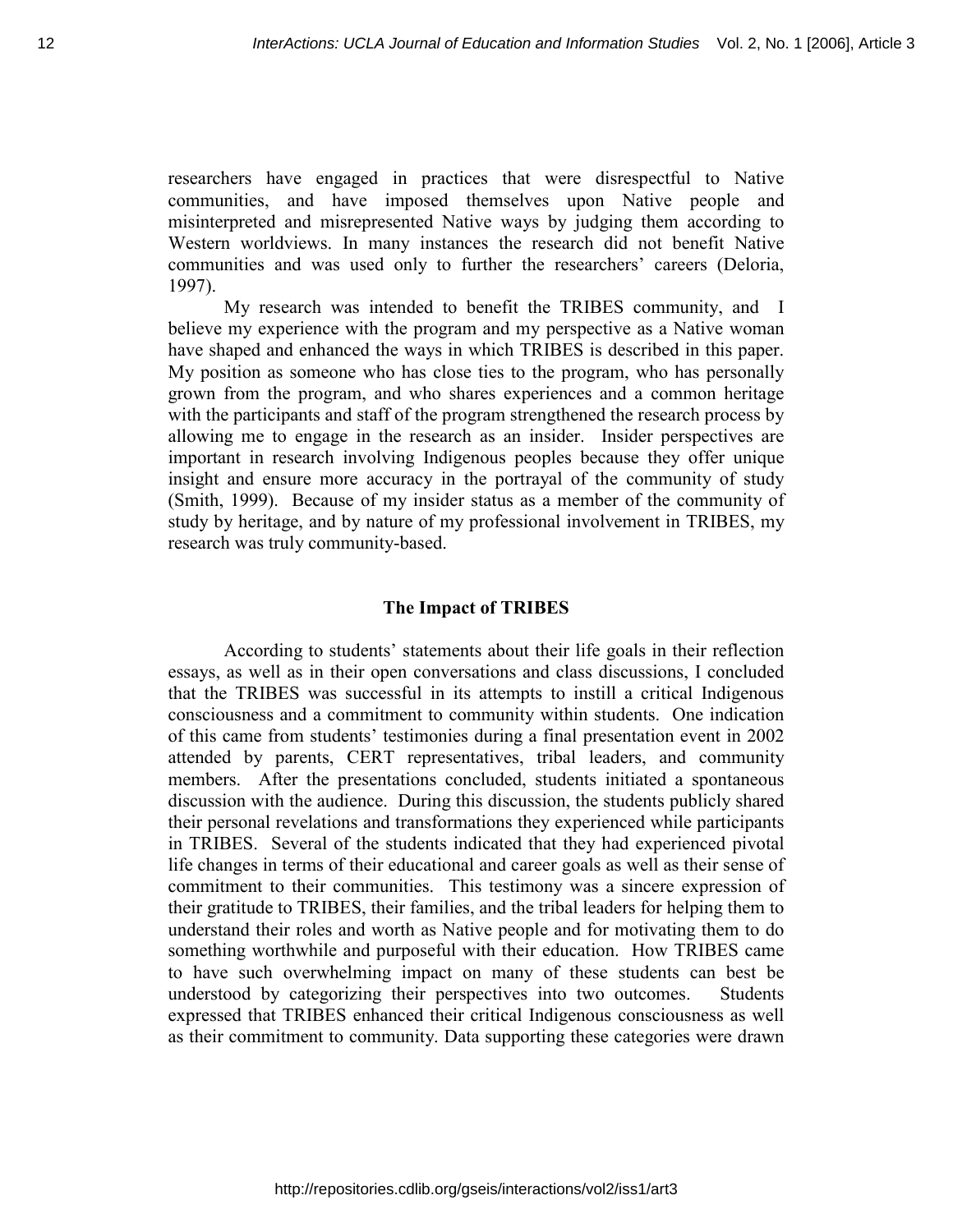from students' experiences in TRIBES' academic, residential life, and community-based educational components.

#### *Critical Indigenous Consciousness*

In TRIBES' academic component, students earn nine units of college credit by taking an English course, a math course, and a Native American Studies (NAS) course. Both the English and math courses attempt to link their class readings, discussions, and projects with the NAS class, which serves to anchor program objectives within the curriculum. In the NAS course, students first learn about Native perspectives related to historical events in North America. They gain an understanding of the meaning of important concepts such as sovereignty, they learn about the broad effects of colonization, and they come to know in a more sophisticated way the effects of federal policies on Native land, language, culture, and people. The second half of the NAS course focuses more specifically on environmental issues affecting Native America. Students are encouraged to relate course content to their own community and family, and class activities help to contextualize the content for students. TRIBES instructors employ teaching methods such as group work, focused class discussions, and personal reflections to relate what may seem to be abstract ideas, distant and historical events, and complex policies in the readings to the students' lives in their own communities and within their own families. Students critically reflect on their lives and their families' lives with respect to the issues that arise out of the readings.

 Many students demonstrated a critical Indigenous consciousness during the class, and several students also illustrated how the courses contextualized the content so that they could relate concepts to their own experiences in their home communities. The overall experiences of TRIBES provided for similar contextualization and self-reflection. In writing about the academic challenge inherent in TRIBES courses or the overall TRIBES experience, students revealed changes in their sense of self and their life goals. Several wrote about their evolving critical Indigenous consciousness in their reflection essays, five of which are excerpted below:

- Before I came here, all I wanted to do was leave and start a new life off of the reservation. I think that I have a broader view on things and realized some of my mistakes that I have made before I came here. I have realized what I have to do to change my life and my lifestyle to better myself. I don't think I have changed yet, but I have had a lot of time to think and reflect on my life and are now able to change different aspects of my life before it is too late and I have matured throughout the summer.

-The academics were something to get used to. The instructors expected more out of me as a student and as a Native American. I was pushed to wrap my mind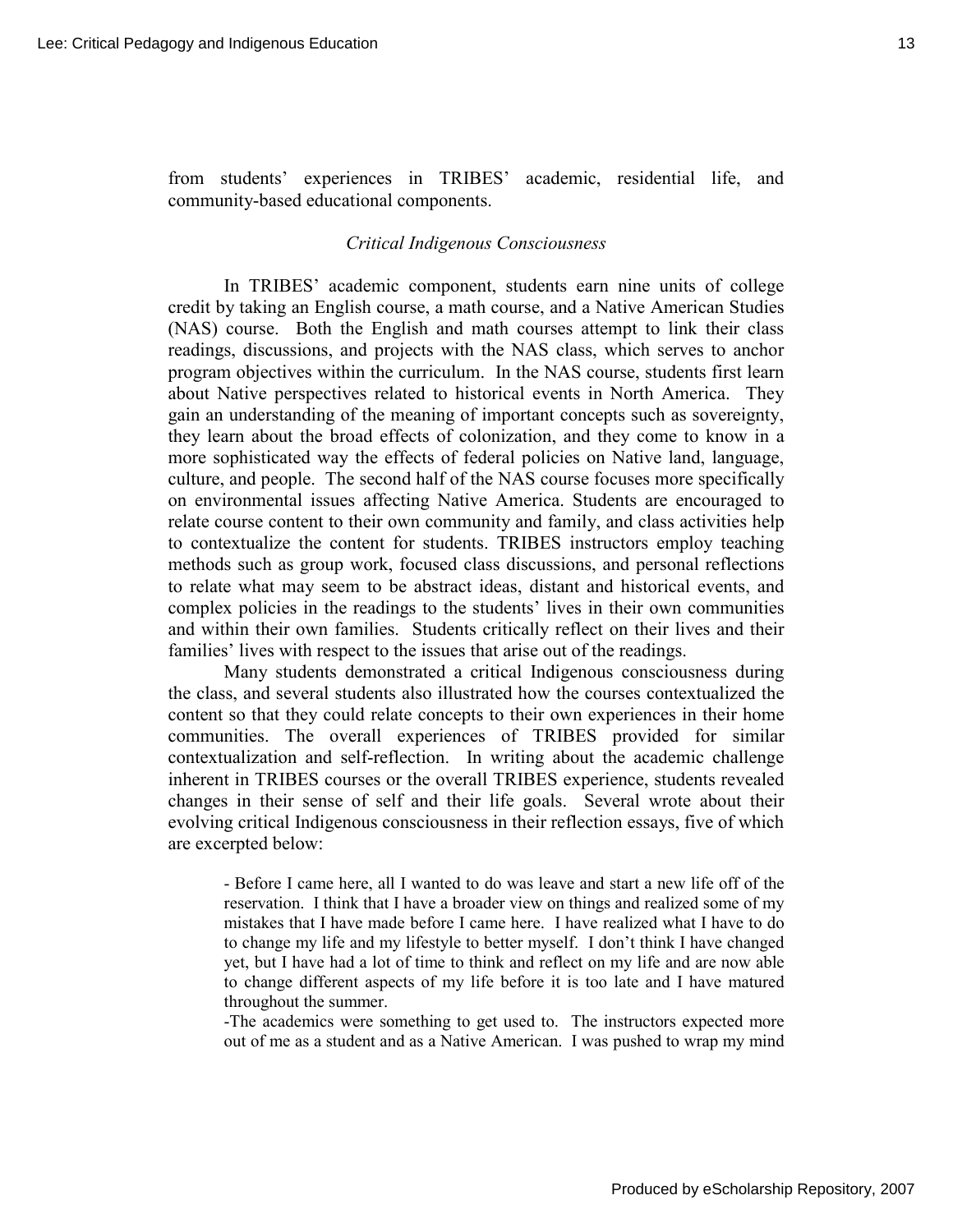around new ideas and learn how to speak my mind on an important subject. Through the class, I became a better Native and learned more the importance of being a Native American.

- I liked that the teachers did not let up on us to provide a challenge. A challenge is a very good thing for anyone. My grandpa always told me I should learn something new every day, and that's what we did. Another thing I liked were the English presentations. They were so educating. They made me understand some reasons why my tribe does certain things. I never knew why my tribe does some of the things that they do.

- The program has benefited my life because it made me feel more comfortable with myself. It made me realize that there is more to life than just staying at home.

- When I first started the TRIBES program, I had no faith or self-determination. My self-esteem was really low and I had a lot of fears that I thought I could never overcome. Now I am looking back on everything that I have done in the past six weeks and now I have high self-esteem, and I am self-determined.

Students also develop a critical Indigenous consciousness by living and learning among one other. It is in the residence halls that students engage in community building and are taught about the twelve values identified by CERT leaders to be important for Native American identity. TRIBES residence life helps students to learn about themselves through the relationships they build with one another and as Native people in ways that are more personal. For example, the staff engages students in weekly talking circles where they discuss issues related to family, college life, and identity. This positive and encouraging environment provides both structured and spontaneous opportunities for students to experience personal growth and to strengthen their connection to their Native heritage.

 Every Friday, Saturday, and Sunday during the program TRIBES students and staff participate in community-based educational activities. These experiential activities are designed to improve students' awareness of contemporary tribal government issues and ventures, Native community life, and cultural events. For many students who come from urban areas or who do not have strong connections to their own Native communities, these activities help them reconnect to their Native sense of self and to the broader community of Native America. The activities resonate with Indigenous education because Indigenous educational approaches are rooted in place and contextualized by current realities of Native communities.

 An example of one community-based educational activity from the 2002 program included a trip to the Jemez Pueblo Environmental Office, where students learned about and visited the sites of the Pueblo's sustainable energy projects, such as their wind turbines. They also visited the Walatowa<sup>3</sup> Woodland's Initiative, another of the Pueblo's economic ventures to produce and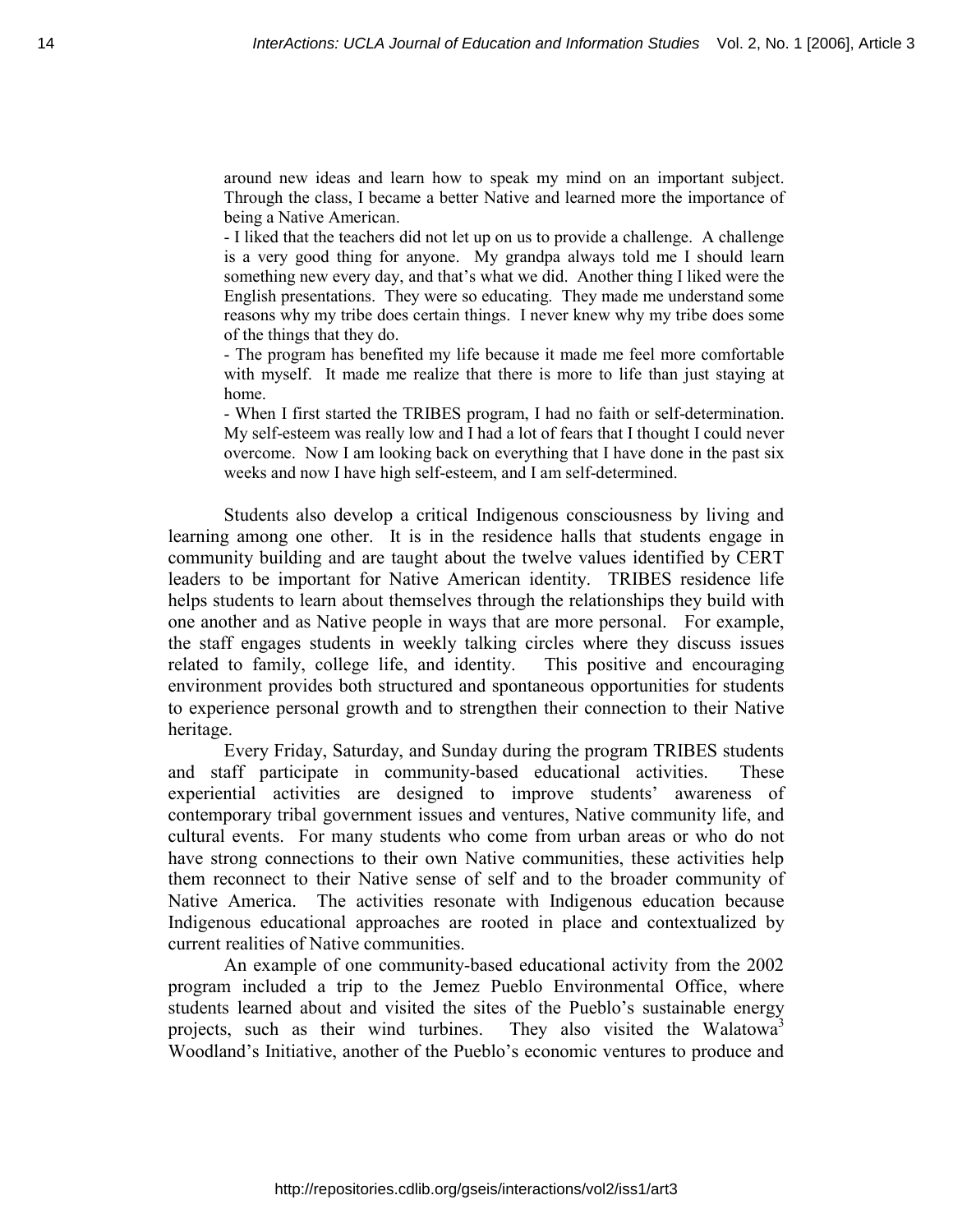manufacture wooden vigas<sup>4</sup> for residential and commercial builders. During this visit, students were hosted by a local family for lunch and during this meal visited with several members of the Pueblo's leadership.

 Other community-based visits include attending the Pueblo de Cochiti Feast day<sup>5</sup>, meeting with the Pueblo of Zia tribal administrator and visiting that Pueblo's various cultural and business sites, and job shadowing Native professionals who work in the Albuquerque area. During these visits, students can observe similarities and differences to their own Native communities. Moreover, their connection and sense of belonging to the larger Native American community is reinforced. They are able to interact with community members who live and work in other communities or organizations, and are asked to apply and relate these experiences to their course topics and the Lobo Nation project. The community-based educational activities greatly enhance TRIBES course objectives and the students' overall experiences. Probably the most important community-based activity is the cultural campout, in which students learn more about themselves and further develop a critical Indigenous conscious.

 The cultural campout engages students in many cultural activities and in self-reflection by camping in a traditional home setting of a Native family or in an isolated location in the mountains away from other public camping sites. In 2002, 2004, and 2005 students traveled to Canyon de Chelly, which is a beautiful, scenic canyon and a historic site for Navajo people located in the interior of the Navajo Nation. Students spent four days and three nights on the land of a local Navajo family in the canyon. Students were challenged by living without the conveniences of plumbing and electricity, and many found it difficult to go without a shower for the entire time, although there were opportunities to cleanse themselves through some of the cultural activities facilitated by the host family. In one activity the host family showed students how soap is extracted from the roots of a yucca plant and used to wash hair. Other cultural activities included a sunrise blessing, a Navajo stick game, storytelling, and a sweathouse ceremony. Students also hiked in the canyon, learned of its history, and were told many stories of encounters between Navajo people and Mexican and American forces.

 During the cultural campout students are given time to self-reflect privately and are asked to share publicly about themselves during talking circles. Students are often very candid and emotional during the campout. They become closer to each other, and their sense of community is strengthened. The campout has become one of the most significant TRIBES events because of the effect it has on students. The campout provides another opportunity for students to "find their face and heart" as Greg Cajete (1994) has called the purpose of Indigenous education. In other words, the campout offers students another chance to reconnect with their Native sense of self.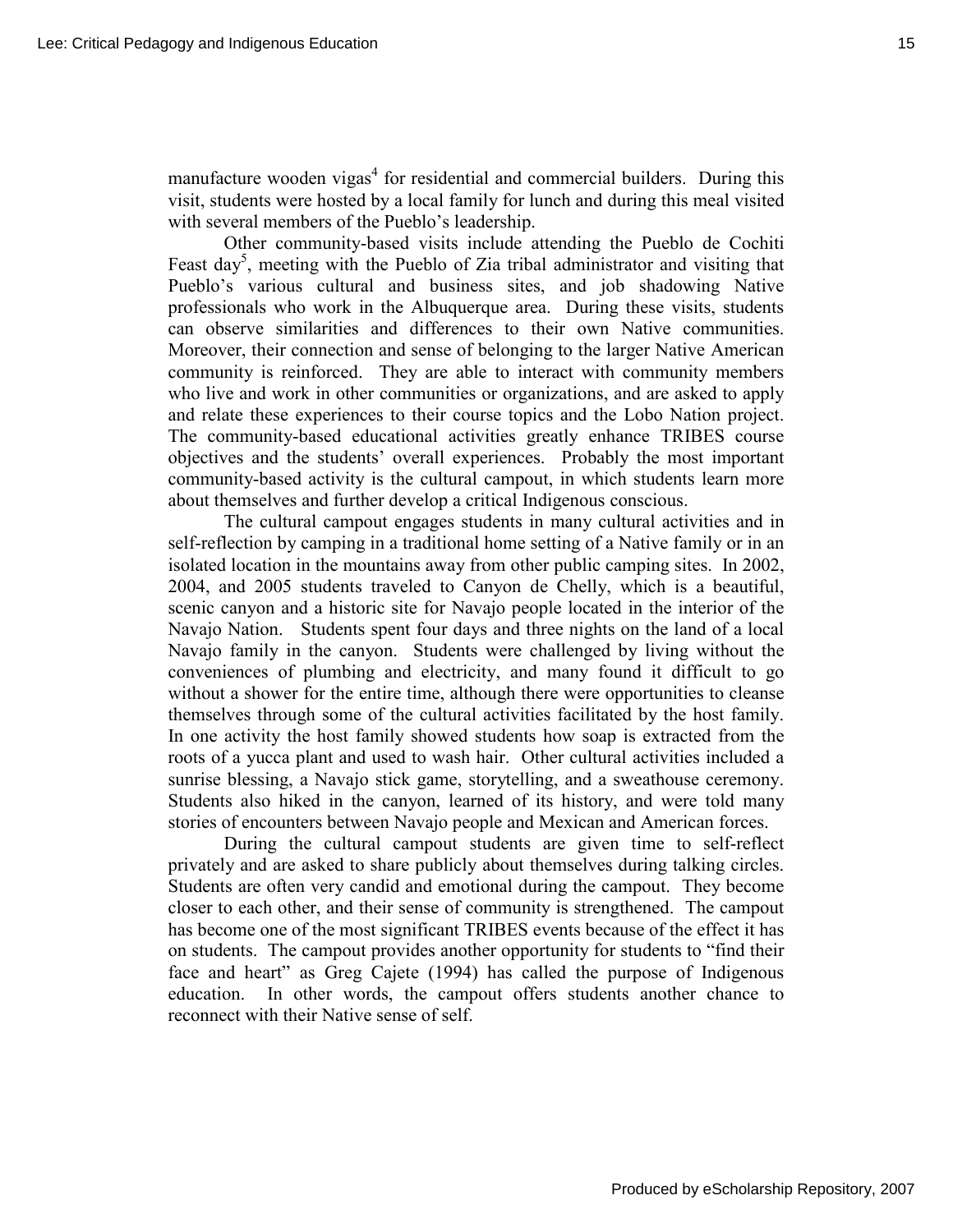This effect is demonstrated in what students write in their candid reflections of the cultural campout experiences. The excerpts below demonstrate the importance of students' experiences to their sense of self and to their beliefs and values. The essays help show how students were evolving a critical Indigenous consciousness and how they were embracing the values reinforced through the program. In these excerpts, students addressed the power they felt from the landscape, their pride in being Native American, their observations of both the continuity and the changes (for example, assimilation) they see that have occurred among Native American people, their own sense of accomplishment, and their connection or reconnection to their heritage:

- Going to Canyon de Chelly was a great opportunity for us. It let us demonstrate how adept we are at working as a group. Our hosts showed us a lot about the history of the people that lived there for hundreds of years. I was so impressed with the scenery and I will forever remember the beauty and power the cliffs, rocks, and sand hold.

-I got a better understanding of my own traditions, and why it is very important. I experienced *Navajo* perceptions of life and not everything is about having a big house or lots of money but about your family and your traditions.

-This trip I am very grateful for taking because it not only taught me survival skills that the Navajos have used. But it has shown me how society has grown away from some traditional ways. We have grown technologically in the white society and have adapted to lethargic ways of life.

- On this trip I also seen the value of tradition is highly needed for my people and me. From what I witnessed, I have seen and heard the exchange of the Navajo dialect. It just amazes me so much how they can keep their language alive for this long. From as far as I could tell when you were sent to a boarding school, when times were rough, you would be punished for speaking your language. So to hear and see that the language can partly be spoken fluently between the young and old is overwhelming. Back at home, the call for learning the language is very low. So I'm just full of ahh to these Navajos for keeping the Navajo tradition alive. And I say the value of tradition is because that is how Indian people are unique.

- While we were there, we stayed with a Navajo family, and as a Navajo myself, I felt I was at home. They gave many teachings of our culture and since my grandmother had taught them to me, I also translated and helped people to understand a few of our traditions. I have always been proud of my heritage and taught people, all of whom were Navajo children, but these people were from different tribes. It was just a great feeling for me.

-My personal experience on the camping trip was enlightening and truly inspiring. Being from an area where I don't live on a reservation and don't have any cultural influence, it was very interesting to see the bonding, passing on of traditions, and listening to oral traditions. I finally felt apart of a tribe, a nation, a clan. That is a feeling that I will never forget and will always cherish.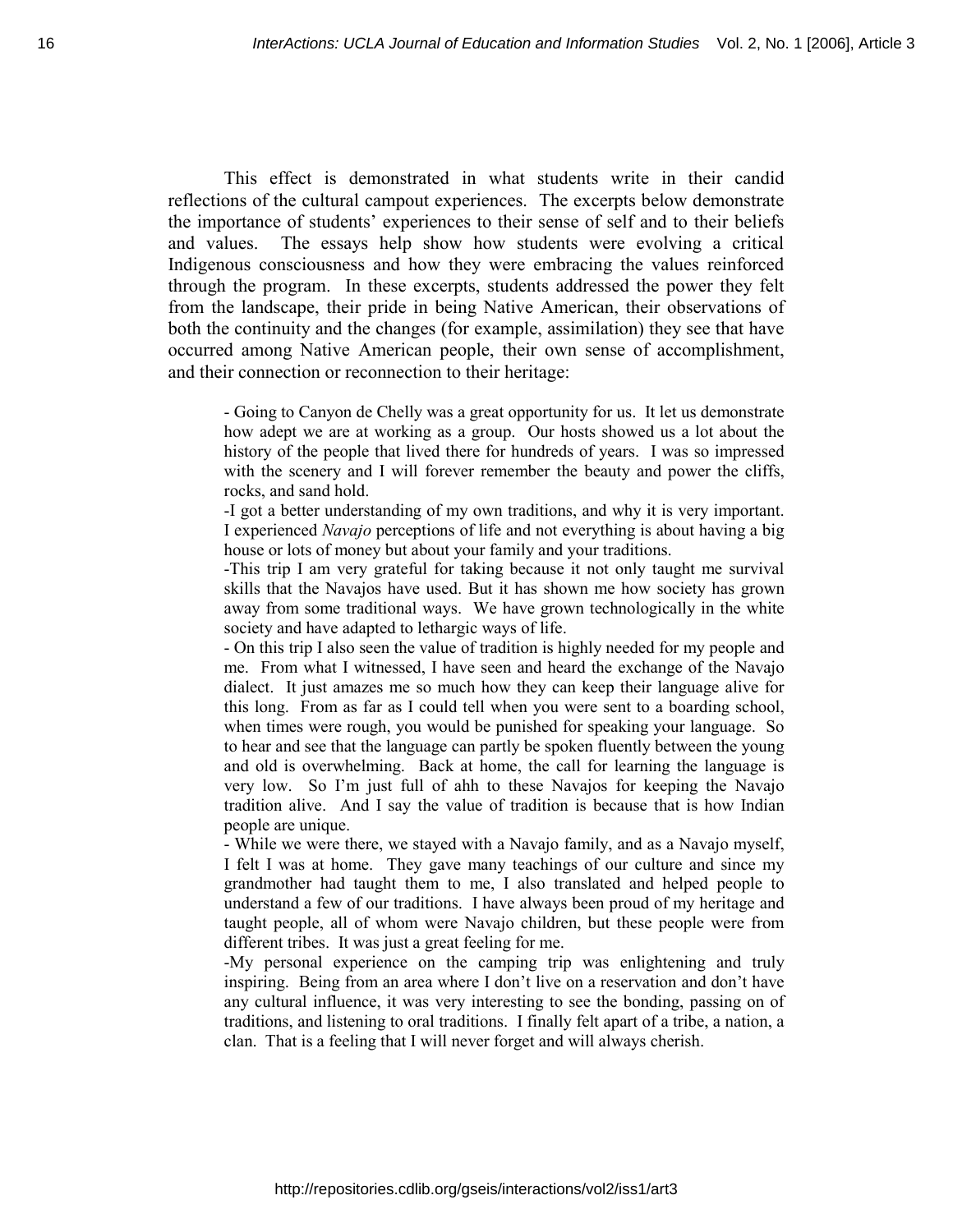-I am very thankful for my time there, even the hike up the canyon which pushed me to my limits, and I do mean limits, and the cultural sweat that put me back in touch with my traditional spiritual side that I at times feel that I lose touch with. But the week at the canyon put me back in perspective of where I come from and instilled it into my memory, in order that I will remain true, true to myself, true to my people.

The cultural campout is one important example of how TRIBES intersects with critical pedagogy and Indigenous education to achieve critical Indigenous consciousness by restoring students' Native values and sense of self. Given students' diverse backgrounds and sense of connection to their cultural communities, their experiences were all similar in that they expressed feelings of pride and respect for the host family's and their own Native heritage. Students' experiences in Canyon de Chelly helped to improve or strengthen a love of themselves and their people that, according to Cecelia Fire Thunder (2005), is an important first step to committing to community.

### *Commitment to Community*

Commitment to community is profoundly encouraged through the Lobo Nation project. Students are encouraged to think critically about how the United States and Canadian governments have historically interacted with Native people. They are provoked to become critically conscious of themselves and their roles in the future by emulating the ways in which tribal leaders act when faced with complex problems and decisions. In this project, students create a prototypical tribal government and have an opportunity to apply the concepts they learn in their NAS course to their own Lobo Nation. They define their nation's values and priorities and grapple with how to maintain those values and priorities within the context of modernity. Students are often challenged to resolve what they are and are not willing to compromise. They create their own governing structure based on traditional or contemporary models of tribal governments, and make decisions about the social, environmental, cultural, political, and economic future of their tribe. To make the activity more realistic and compelling, students are given social and environmental dilemmas which they must resolve. For example, in 2004 students had to decide whether or not to close a coal company whose air pollution created health problems for Lobo members even though the coal company provided a significant portion of tribal income and jobs (Tribal Resource Institute in Business Engineering and Science, 2004). Students had to weigh the value of economic prosperity over tribal members' health. This sort of dilemma is especially relevant in today's tribal government activities. Recently, for example, the Navajo Nation banned uranium mining within its boundaries Even though this decision was intended to protect water resources and the health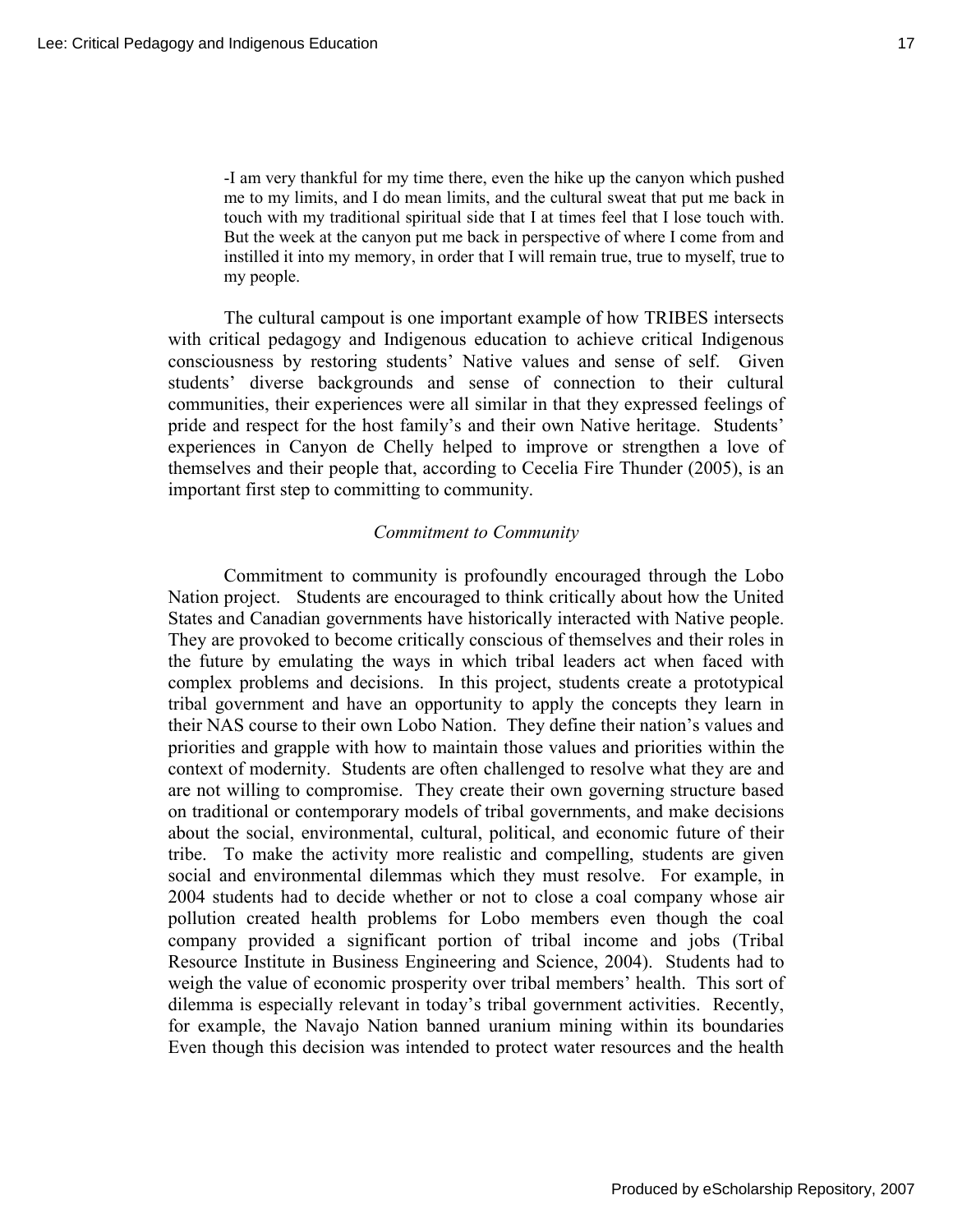of the Navajo community, it also meant that the tribe would lose a significant portion of its income and jobs (Shebala, 2005).

The Lobo Nation project is intended to inspire students to become future leaders of Native nations and to commit to their communities. Its purpose is also to give them a realistic perspective on the kinds of issues Native nations face. Students' reflection essays $6$  about what they expect from the Lobo Nation project demonstrate their evolving commitment to their communities:

-It will be our chance to create a "world" or "Nation" of our own to run and deal with issues that occur so that we can take home these skills to benefit our own tribes and Nations.

-I think the exciting thing about it is that, in a sense, your helping people. Not just any people but *your* people and that should be very rewarding.

-The exciting part about Nation building is actually getting to experience first hand what our tribal government has to do and that my decisions may be instrumental in future decisions of other Native Nations.

The intersection between critical pedagogy and Indigenous education in the Lobo Nation project is apparent in the way students are challenged to think about nation building from an Indigenous perspective. It is also apparent in how they challenge each other to examine the ways their Native communities and their Lobo Nation might be internally colonized or subscribe to oppressive conditions. For example, one issue of high debate and emotion in the 2005 program related to the identity paradox. Students were grappling with how the Lobo Nation should define membership. The debate was over whether to return to pre-colonial ideas of tribal membership (which were not based on blood or racial lines) or to continue with the American-imposed system of basing membership on "blood quantum"<sup>7</sup>. These issues regarding identity are extremely complex and personal, and resolving them required students to be especially thoughtful and critical while maintaining sensitivity to their fellow classmates. The students decided to loosen the requirements of a blood quantum system of membership to be more inclusive, but they issued a disclaimer that the policy would have to be modified in the future to prevent statistical genocide of their nation<sup>8</sup>. Their policy demonstrates students' own struggles with the identity paradox yet they remained committed to doing what they felt was best for their nation.

 Students revealed their desire to contribute to their communities in their reflection essays as well. The excerpts below exhibit students' inspirations or intentions to serve their communities based on their experiences in TRIBES:

-The TRIBES program has enhanced my understanding of Native Americans. I know now what is important and how we can help as far as politics, government, culture, and governing our tribe. I have more better understanding and different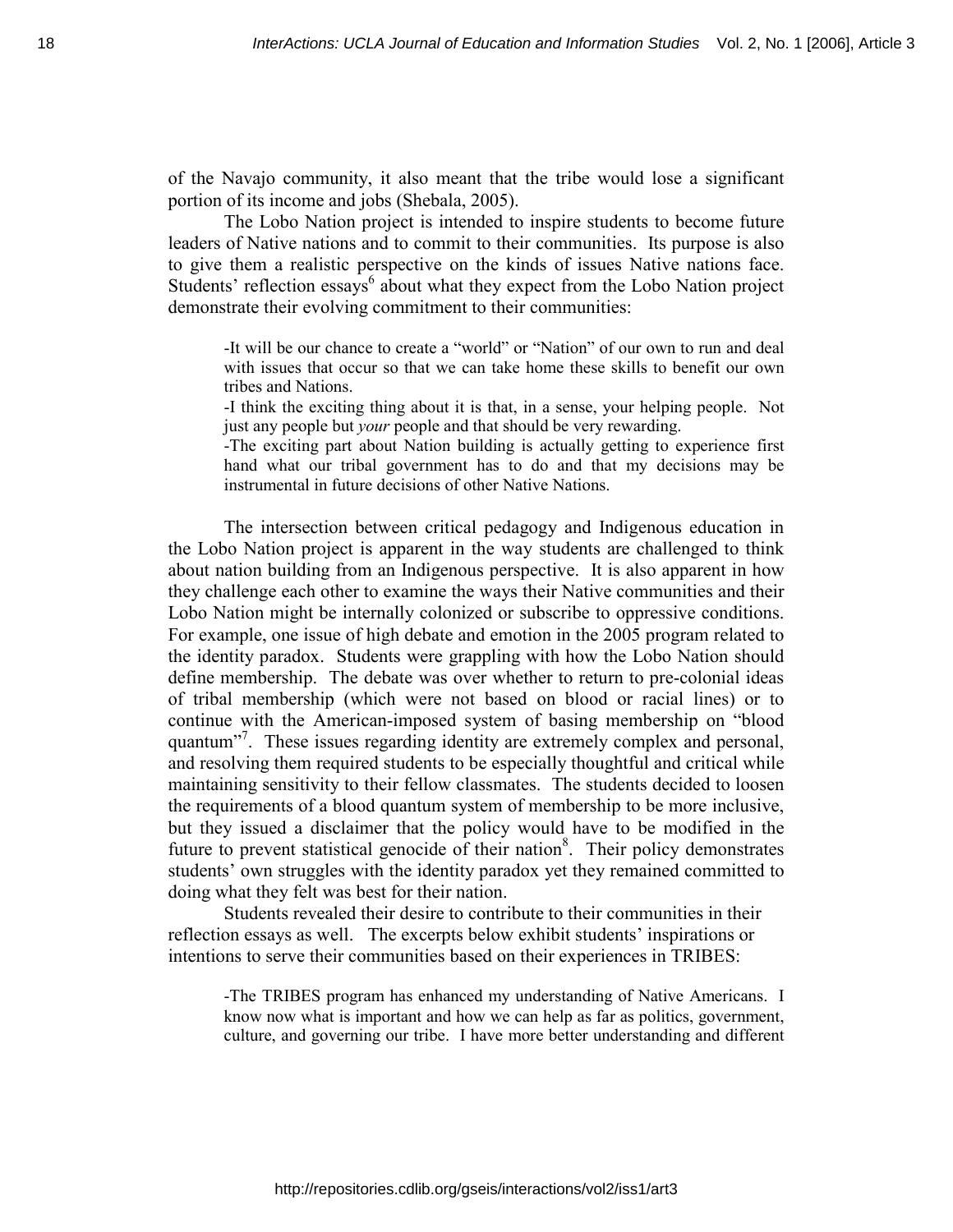views and aspects of Native Americans and events that take place in Indian Country, all due to the TRIBES program. I have more motivation and inspiration to finish college and help out my tribe.

-This class made me want to give a second thought on coming back to work for my tribe, whereas before, working for my tribe had no interest to me. I now feel that if I put work into it, I can help my tribe in the long run.

-Many of the speakers have also encouraged me to go on with my education and come back to my nation to help my people. I mean I've always wanted to do that, but they have just motivated me even more.

-Truly, I feel privileged to have been accepted as a participant for a program that has so much influence on the future. I am leaving as a better person that will not only contribute what I have learned to my tribe, but to my community, and the world.

The Lobo Nation project emphasizes to students the importance of their tribal government as well as its challenges and helps students learn how to become involved in the governance process. It plants a small seed of realism and new found respect for what tribal leaders must consider in making decisions about the future of their nations. It also gives students some confidence about their ability to create change in their communities—the objectives of critical pedagogy and Indigenous education—and stimulates their commitment to their communities.

#### **Conclusion**

Because TRIBES intersects with both Indigenous education and critical pedagogy, it can provide insight into current work by Native scholars to develop and shape Indigenous critical theories to meet the unique and specific educational needs of Indigenous peoples (Grande, 2004; Martinez, 2003; Smith, 1999; Smith, 2003). TRIBES helps students learn about Native America and Native people's place within it in a way that is consistent with Native people's own terms and is rooted in Indigenous values and worldviews.

TRIBES also provides an intersection between critical pedagogy and Indigenous education by enhancing both a communal spirit and a critical Indigenous consciousness among its students. In this respect, TRIBES restores Indigenous educational goals by using traditional ideas of Indigenous education and weaving them into a college preparatory program that teaches students to use the tools of higher education in western society to serve Indigenous goals in Indigenous communities. TRIBES is also an example of critical pedagogy because it challenges the hidden curriculum and educational approaches taken by western educational institutions. Through its academic, residential, and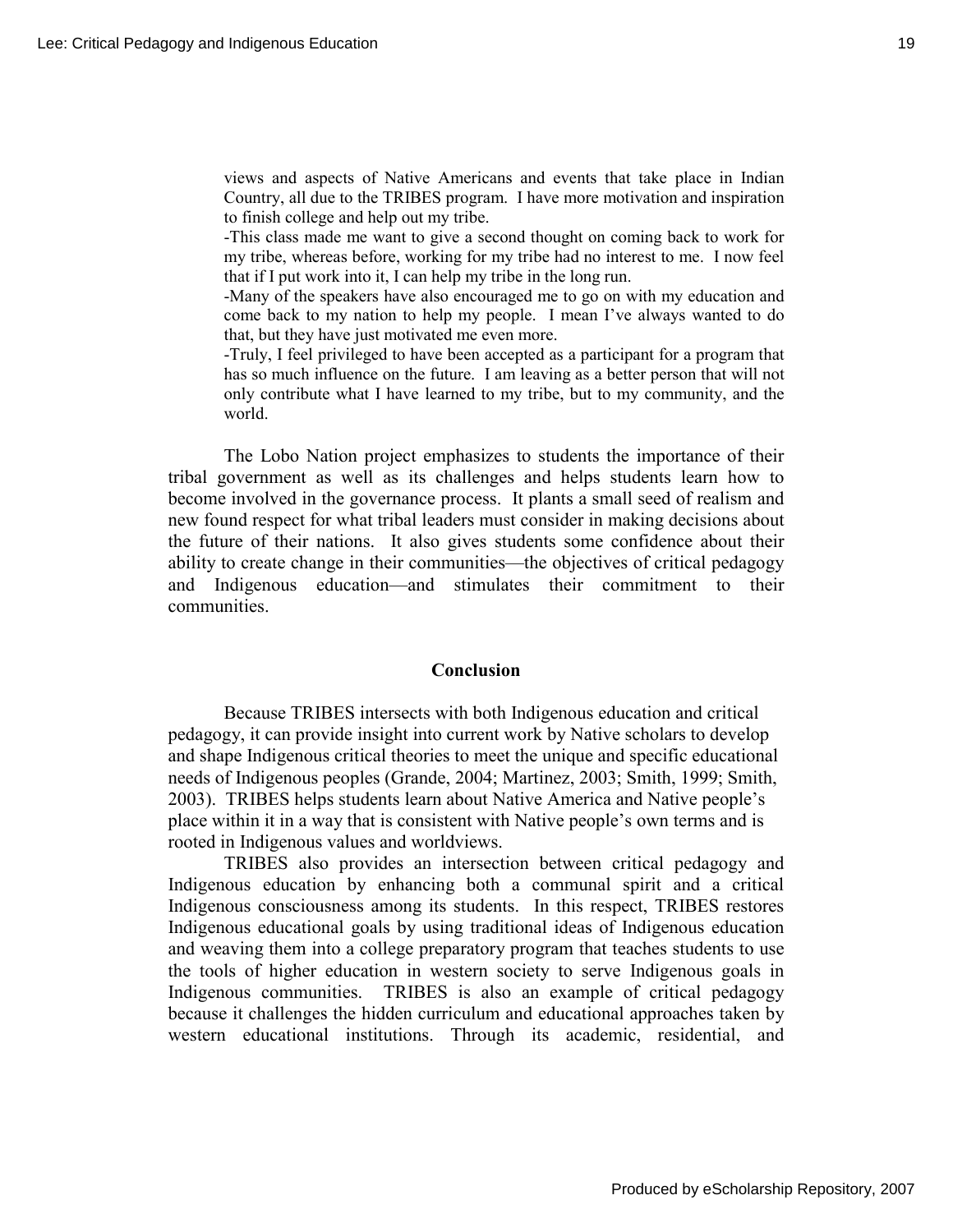community-based activities, TRIBES transforms individual students by promoting the development of a critical Indigenous consciousness that also extends to how students relate to their families, their communities, and Native America. This extension of a critical Indigenous consciousness occurs as a result of course content, the problem solving and decision making students must perform in the Lobo Nation project, the personal interactions and self reflections students engage in during their residence activities, and the experiences of participating in the community-based events. TRIBES transforms Native communities by inspiring its students to become contributing members of their communities, a philosophical objective of Indigenous education. Students intend to return to their Native communities to become leaders who will promote Indigenous values.

As a result, TRIBES helps students to realize what it means to become a complete human being through the perspectives of Indigenous peoples. Commitment to community is of utmost importance to Native people because of the need to protect their land, language, culture, and human resources in ways that embody Indigenous values. In this respect, TRIBES is helping to build a future generation of Indigenous leaders committed to the welfare of their people and communities.

## **Notes**

 $<sup>1</sup>$  I use the terms Indigenous, Native American, Native, and tribal interchangeably</sup> to refer to the Indigenous people of North America. These terms are frequently used throughout the Native communities in which I have grown up as well as those I have experienced in professional settings. I also capitalize the word "Indigenous" as this falls in line with the United Nations' and many Native academics' usage of the term. Referring to "Indigenous" as a proper noun is a way to acknowledge and respect Native peoples' existence as political entities with claims to ancestral homelands.

 $2$  I am employing Grande's (2000b) use of the term "whitestream" (p. 343) to represent how American society remains structured primarily on the basis of Anglo-European experiences, although not all of America is ethnically white.

<sup>3</sup> "Walatowa" is the Jemez name for their people.

 $4$  A viga is a pillar carved from tree trunks. They are commonly used in homes and buildings in New Mexico.

 $5$  Cochiti's Feast day is an annual event where the community dances a traditional corn dance in celebration of their harvest and of their patron saint, Saint Bonaventure. The other Pueblos of New Mexico also have Feast days that fall on various dates throughout the spring, summer, and fall.

<sup>6</sup> Quoted from the 2005 reflection essays.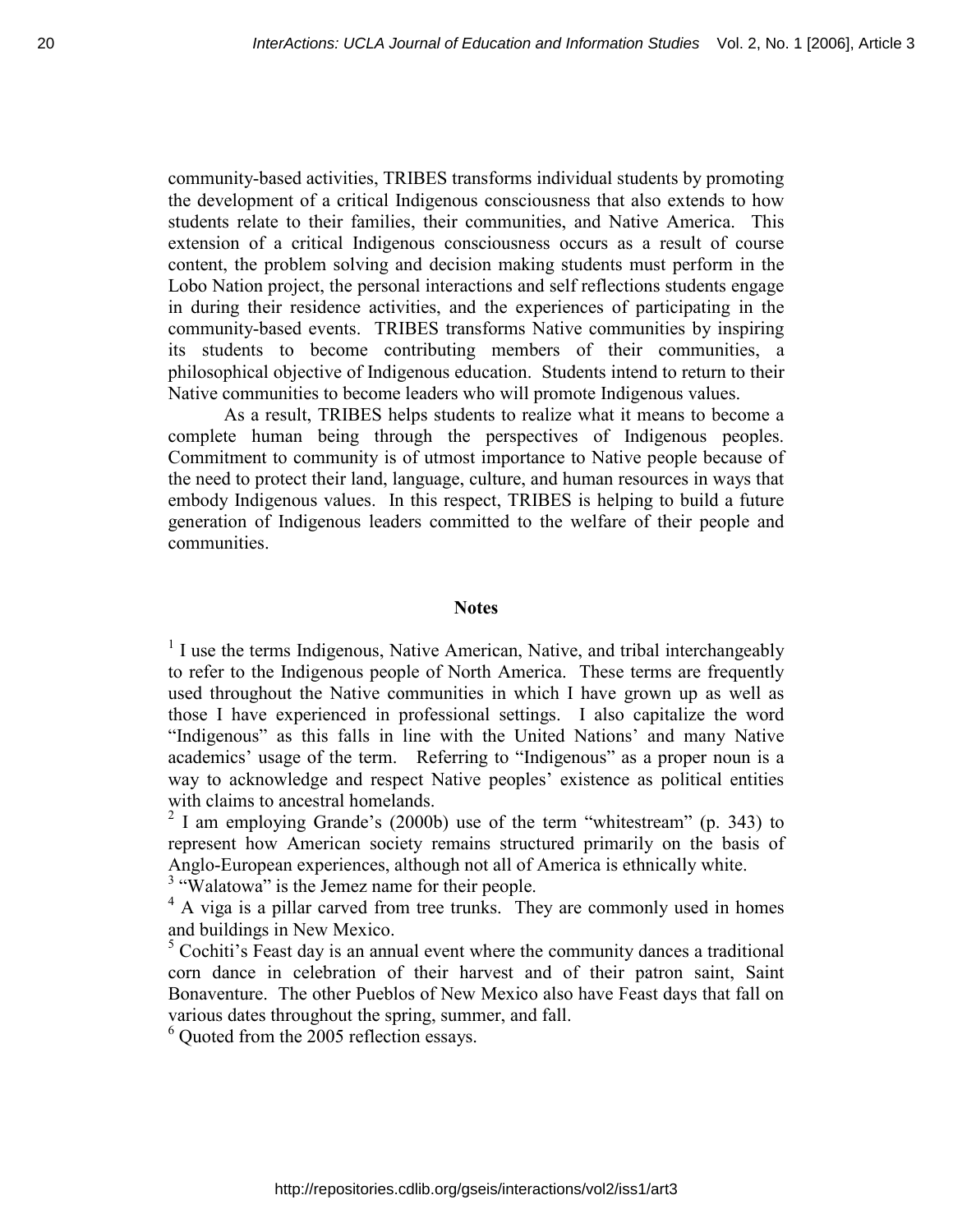$<sup>7</sup>$  The U.S. government has imposed standards for individual enrollment in Native</sup> nations based on levels of blood quantum (Thornton, 1987). In order to be officially recognized as a member of a federally recognized tribe, an individual must have inherited ¼ blood quantum. Most Native nations continue to practice this method of enrollment, although a few have changed, redefined, and implemented their own membership rules.

<sup>8</sup> The policy comes from TRIBES students' 2005 Lobo Nation proposals, which are passed on to the next year's Lobo Nation to maintain, revise, or abolish.

#### **References**

- Adams, D. W. (1995). *Education for extinction: American Indians and the boarding school experience, 1875-1928.* Lawrence: University Press of Kansas.
- Alfred, T. (1999). *Peace, power, righteousness: An Indigenous manifesto.* Ontario, CAN: Oxford University Press.
- Benham, M., & Cooper, J. (2000). Gathering together to travel to the source: A vision for a language and culture-based educational model. In M. Benham & J. Cooper (Eds.), *Indigenous educational models for contemporary practice: In our mother's voice* (pp. 1-21). Mahwah, NJ: Lawrence Erlbaum.
- Cajete, G. (1994). *Look to the mountain: An ecology of Indigenous education.* Skyland, NC: Kivaki Press.
- Cajete, G. (1999). Reclaiming biophilia: Lessons from Indigenous peoples. In G. Smith & D. Williams (Eds.), *Ecological education in action: On weaving education, culture, and the environment* (pp. 189-206). Albany: State University of New York Press
- Champagne, D. (1995). The cultural and institutional foundations of Native American conservatism. *L'Uomo, 8*(1), 17-43.
- Child, B. (1998). *Boarding school seasons*. Lincoln: University of Nebraska Press.
- Cleary, L., & Peacock, T. (1998). *Collected wisdom: American Indian education*. Needham Heights, MA: Allyn and Bacon.
- Coleman, M. C. (1994). *American Indian children at school, 1850-1930.*  Jackson: University Press of Mississippi.
- Colemant, S., Schultz, L., Robbins, R., Ciali, P., Dorton, J., & Rivera-Colmant, Y. (2004). Constructing meaning to the Indian boarding school experience. *Journal of American Indian Education, 43*(3), 22-40.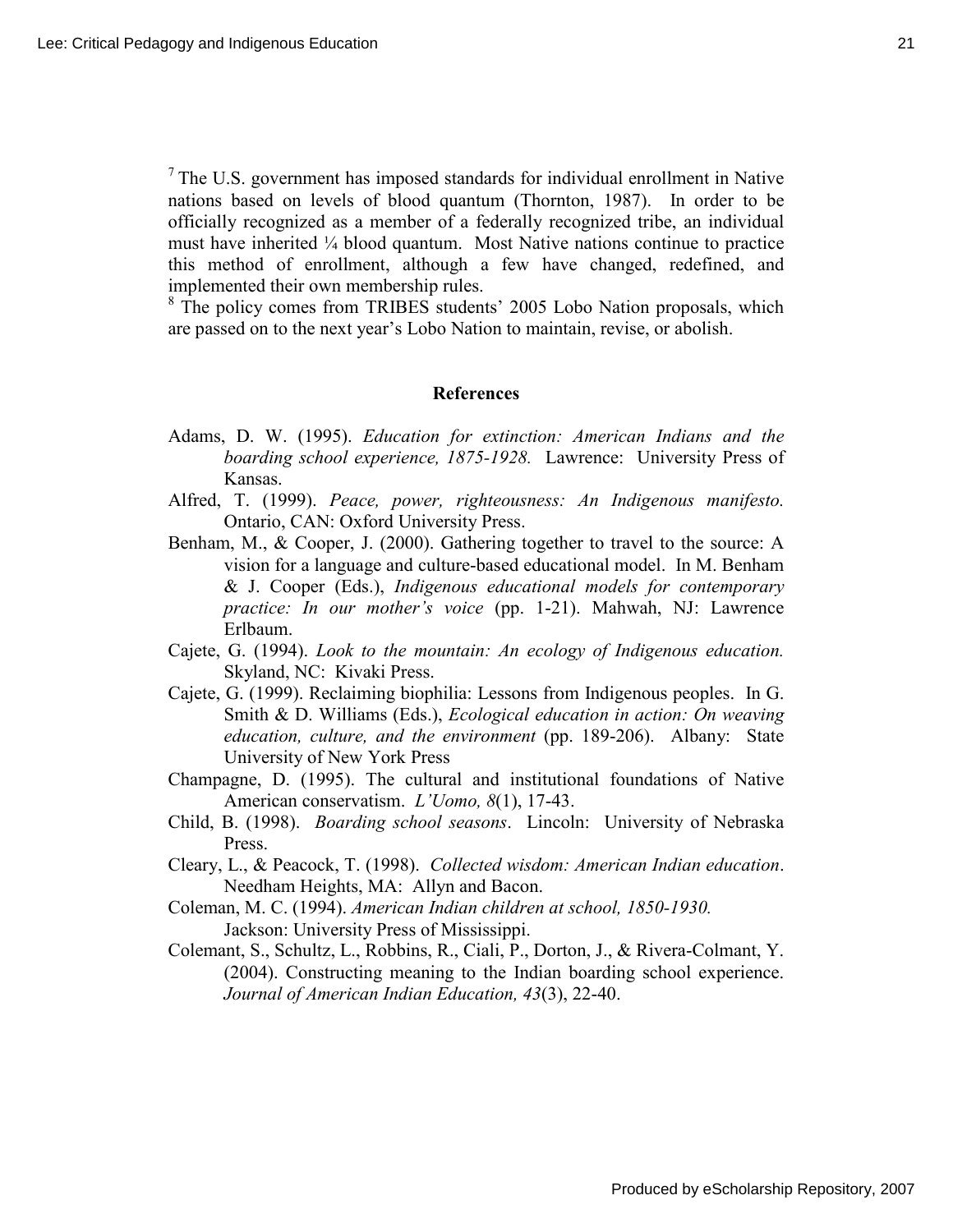- Connell-Szasz, M. (1977). *Education and the American Indian: The road to self determination since 1928.* Albuquerque: University of New Mexico Press.
- Cook-Lynn, E. (2001). *Anti-Indianism in modern America: A voice from Tatekeya's earth*. Urbana-Champagne: University of Illinois Press.
- Council on Energy Resource Tribes. (1995). *General philosophy and historical overview.* Denver, CO: Author.
- Darder, A., Baltodano, M., & Torres, R. D. (2003). Critical pedagogy: An introduction. In A. Darder, M. Baltodano, & R. D. Torres (Eds.), *The critical pedagogy reader.* New York: Routledge Falmer.
- Deloria, V. Jr. (1970). *We talk, you listen: New tribes, new turf*. New York: Macmillan.
- Deloria, V. Jr. (1997). *Red earth, white lies: Native Americans and the myth of scientific fact*. Golden, CO: Fulcrum Publishing.
- Deloria, V. Jr., & Wildcat, D. (2001). *Power and place: Indian education in America.* Golden, CO: American Indian Graduate Center and Fulcrum Resources.
- Fire Thunder, C. (2005, October). *Keynote address*. Address given at the annual meeting of the National Indian Education Association, Denver, CO.
- Fixico, D. (1998). *The invasion of Indian country in the twentieth century: American capitalism and tribal natural resources.* Niwot, CO: University Press of Colorado.
- Forbes, J. D. (2000). *Blood quantum: A relic of racism and termination*. Davis, CA: The People's Path. Available from: http://www.yvwiiusdinvnohii.net/Articles2000/JDForbes001126Blood.ht m.
- Freire, P. (1993). *Pedagogy of the oppressed: 30th anniversary edition*. New York: Continuum.
- Garoutte, E. (2003). *Real Indians: Identity and the survival of Native America*. Berkeley: University of California Press.
- Giroux, H. (2001). *Theory and resistance in education: Toward a pedagogy for the opposition*. Wesport, CT: Bergin and Garvey.
- Grande, S. (2000a). American Indian geographies of identity and power: at the crossroads of Indigena and Mestizaje*. Harvard Educational Review, 70*(4), 467-498.
- Grande, S. (2000b) American Indian identity and intellectualism: the quest for a new red pedagogy. *International Journal of Qualitative Studies in Education, 13*(4), 343-359.
- Grande, S. (2004). *Red pedagogy.* Lanham, MD: Rowman & Littlefield.
- Holm, A., & Holm, W. (1995). Navajo language education: Retrospect and prospect. *Bilingual Research Journal, 19* (1) 141-167.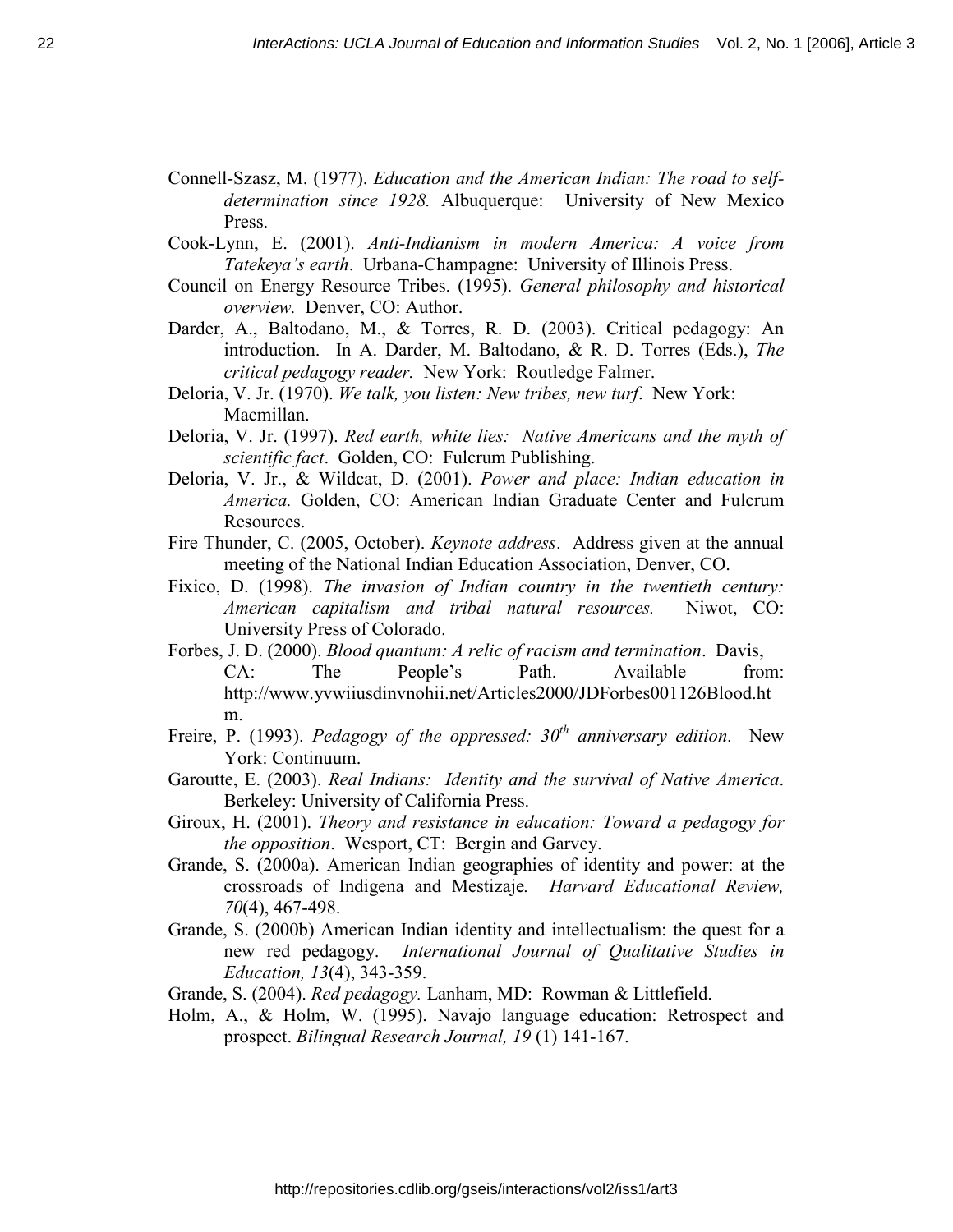Kawagley, A. O. (1995). *A Yupiaq worldview: A pathway to ecology and spirit.* Prospect Heights, IL: Waveland Press.

Kawagley, A. O., & Barnhardt, R. (1999). Education indigenous to place: Western science meets Native reality. In G. Smith & D. Williams (Eds.), *Ecological education in action: On weaving education, culture, and the environment* (pp. 117-140). Albany: State University of New York Press.

Johnson, P. (2000). Envisioning a community-centered education. In M. Benham & J. Cooper (Eds.), *Indigenous educational models for contemporary practice: In our mother's voice* (pp. 127-133). Mahwah, NJ: Lawrence Erlbaum.

- Lester, A. D. (1995). *TRIBES student and parent handbook*. Albuquerque: University of New Mexico.
- Lomawaima, K., & Tsianina, K. (1994). *They call it prairie light*. Lincoln: University of Nebraska Press.
- Martinez, G. (2003). People say the American way is to be white... If you want to show your true colors, screw the cap and gown: A critical ethnographic study of daily experiences of Indigenous youth in an urban, public high school. *Dissertation Abstracts International* (UMI No. 3089583).
- McBeth, S. J. (1983). *Ethnic identity and the boarding school experience*. Washington, DC: University Press of America.
- McCarty, T. L., & Watahomigie, L. (1998). Indigenous community-based language education in the USA*.* In S. May (Ed.), *Indigenous communitybased education***.** Frankfurt Lodge, ENG: Multilingual Matters.
- Meriam, L., Brown, R., Cloud, H., Dale, E., Duke, E., Edwards, H., McKenzie, F., Mark, M., Ryan, W., & Spillman, W. (1928). *The problem of Indian administration.* Baltimore, MD: Johns Hopkins Press.
- Mihesuah, D. (1998). *Natives and academics: Researching and writing about American Indians.* Lincoln: University of Nebraska Press.
- Reyhner, J., & Eder, J. (2004). *American Indian education: A history*. Norman: University of Oklahoma Press.
- Shebala, M. (2005, May 5). Anti-uranium forces cheer signing of law. *Navajo Times, Vol. XLIV, 18*, A1
- Smith, G. (2003, October). *Indigenous struggle for the transformation of education and schooling*. Keynote address to the Alaskan Federation of Natives convention, Anchorage, AL. Available from: http://www.ankn.uaf.edu/curriculum/Articles/GrahamSmith/.
- Smith, L. (1999). *Decolonizing methodologies: Research and Indigenous peoples.* London, ENG: Zed.
- Stringer, E. (2004). *Action research in education*. Upper Saddle River, NJ: Pearson Prentice Hall.